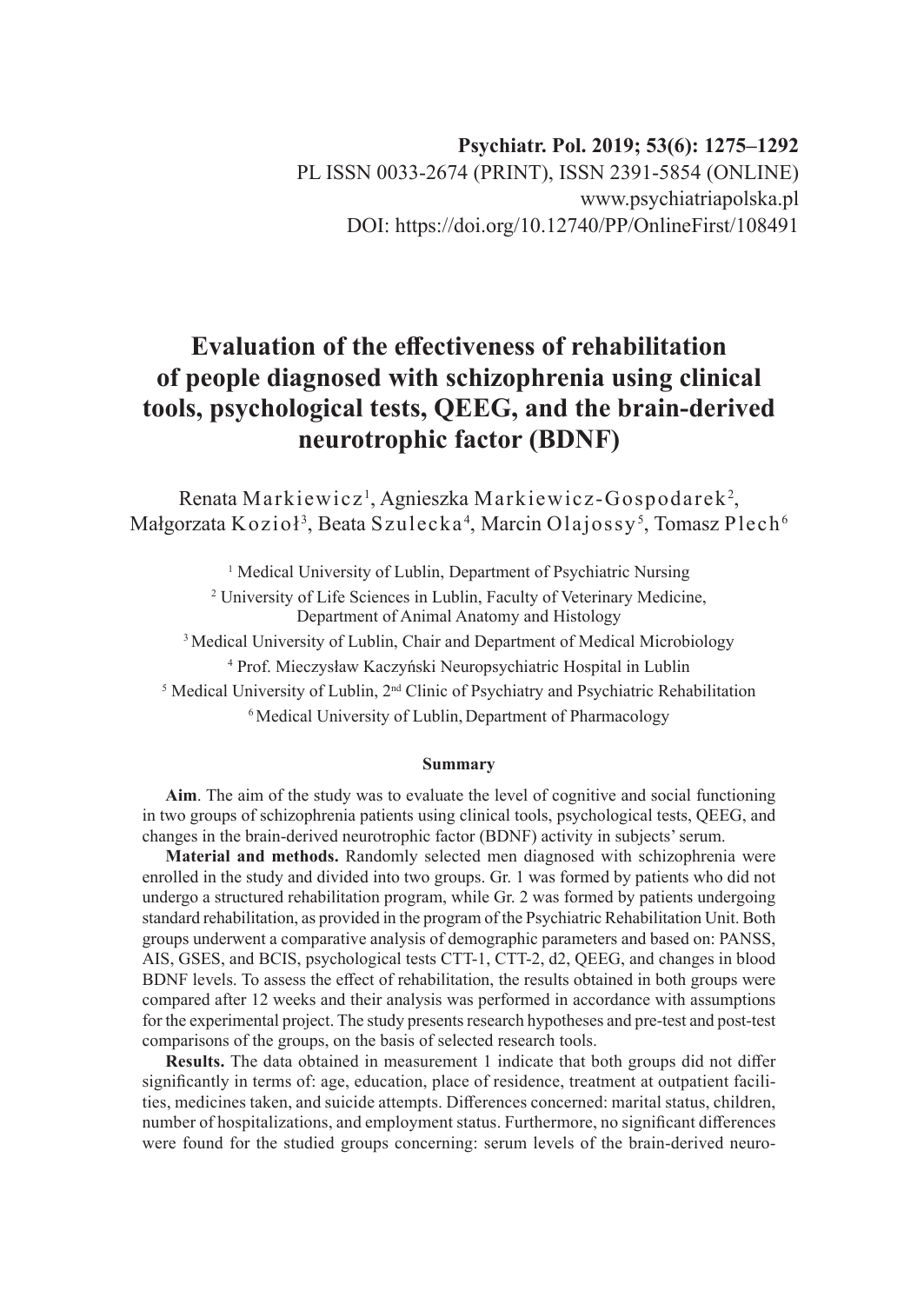trophic factor, values obtained on the PANSS, AIS, and GSES, and alpha/theta, theta/beta and theta/SMR ratios. The analyses performed in measurement 2 indicate that structured rehabilitation influences reduce negative symptoms, cause an increase in BDNF levels, cause an improvement in cognitive and social functioning and positively influence the perception speed and accuracy.

**Conclusions.** The positive effect of structured rehabilitation influences allows to say that rehabilitation represents a necessary part of the comprehensive psychiatric treatment and should already be implemented during the first episode of the illness.

# **Introduction**

Schizophrenia is one of many mental illnesses of multi-factor pathogenesis and frequently a recurrent course [1]. The productive (positive) symptoms predominate mainly during the period of illness exacerbation, while the deficit (negative) symptoms prevail during the remission. Both positive and negative symptoms result from the disrupted activity of different areas of the brain [2]. Published reports indicate an important role of the frontal and temporal regions, limbic and medial structures, and of the basal ganglia [1, 3, 4]. Dysfunctions in the pre-frontal region mainly influence the processes associated with working memory, focusing, emotions, and executive functions [1, 5–8] that significantly affect functioning of patients and their quality of life [1, 5, 6, 9–11].

Schizophrenia, as an illness with a varying course, requires multidirectional rehabilitation influences. However, regular pharmacotherapy remains the basic form of treatment [12, 13]. Non-pharmacological interventions involve a wide range of effects and take many dimensions into account: family, professional and social. Both pharmacotherapy and the auxiliary stage are important, as they divide the whole treatment process into two periods: early and delayed [12, 14]. At the early stage, mainly the acute symptoms of the illness are eliminated and disrupted social relations are restored [12–14]; while at the later stage, the diagnosed dysfunctions are compensated, the scope of help is determined, and the social activity and disrupted functions are improved. Both periods are important, as they form a consistent model of treatment [14].

An individual therapeutic program combines various forms of therapy: neurological rehabilitation, psychoeducation and psychotherapy. The rehabilitation process, through work, physical and cognitive activity, plays an important role in recovery. Each form of structured activity is important, as it influences the patient's cognitive and social functioning [15]. This effect is demonstrated in this paper, using clinical and psychological tests and parameters of neuronal activity – BDNF and quantitative EEG (so-called QEEG).

## **Aim**

The aim of this randomized study was a comparison of two groups of patients – men diagnosed with schizophrenia (in the remission phase). One group included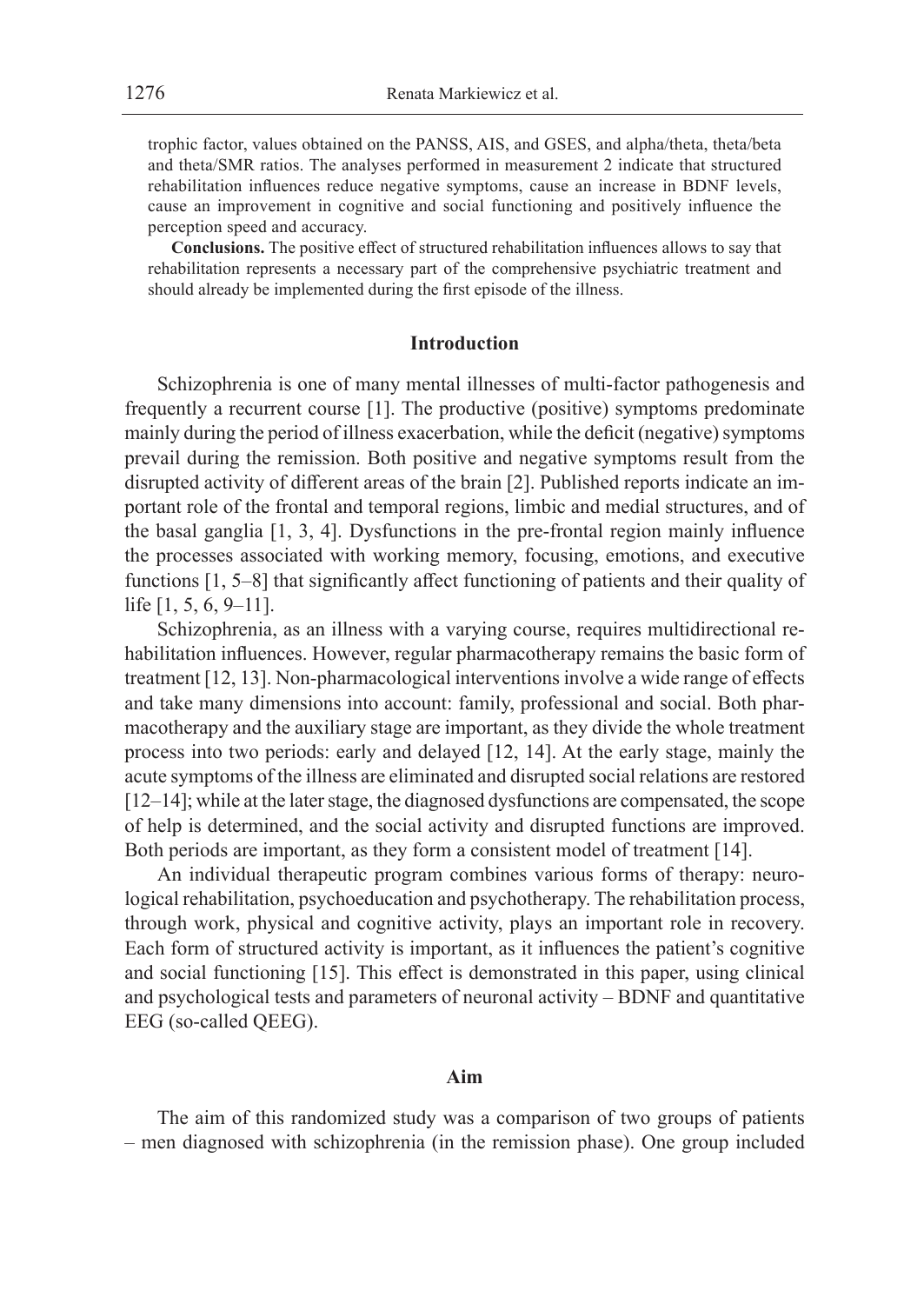patients who did not undergo a structured rehabilitation program, while the second group included patients undergoing a standard rehabilitation program provided by the Psychiatric Rehabilitation Unit. The inclusion criteria were as follows: patient's consent, clinical diagnosis of schizophrenia (DSM-5), patient's age within a range of 18–50 years, dextrality, lack of neurological diseases (active and in the past), as well as excluded mental disability, dementia, and alcohol addiction.

Both groups were compared in terms of demographic parameters, and measurements were performed twice on the basis of CTT-1, CTT-2, and d2 tests, PANSS, AIS, GSES, and BCIS scales, BDNF serum levels, and QEEG. It was assumed that there were differences in cognitive and social functioning between groups 1 and 2, which would be shown by research methods and tools used in the study.

According to a hypothesis adopted in the study, rehabilitation influences improve cognitive and social functioning in people diagnosed with schizophrenia, and the selected research tools would prove:

- reduction in cognitive deficits (CTT-1, CTT-2 and d2 tests, BDNF);
- reduction in positive (P) and negative (N) symptoms (PANSS scale);
- improvement in the social adaptation (AIS, GSES and BCIS scales);
- positive effect on the brain function (QEEG), wave ranges and amplitudes, including attention measure (theta/beta) and concentration ratio (theta/SMR).

### **Material**

Men diagnosed with schizophrenia were enrolled in the study and divided into two groups. Group 1 (19 people) consisted of patients hospitalized at the  $2<sup>nd</sup>$  Clinic of Psychiatry, Medical University of Lublin, for which no structured rehabilitation influence was applied, while group 2 (26 people) included patients staying at the Psychiatric Rehabilitation Unit, Neuropsychiatric Hospital, Lublin. The patients from group 2 underwent standard influences in accordance with the Unit program. The program included several types of training: hygienic, medicinal, budget, relaxing, practical skills, social and communication skills, additional activities (sports, arts and social activities), as well as psychological assistance. For each patient, a schedule of activities was based on their existing deficits and arranged by the personnel employed at the Unit (a doctor, a psychologist, and a nurse). Each patient was obliged to actively participate in the complete series of activities in accordance with the arranged rehabilitation schedule.

The comparative demographic analysis of both groups showed that there were no significant differences in terms of age, education, place of residence, treatment at outpatient facilities, medicines taken, and suicide attempts. The mean age of subjects was 38 years ( $M = 38.16$ ;  $SD = 10.78$ ) in group 1, and 36 years ( $M = 36.38$ ;  $SD = 8.86$ ) in group 2. In group 1, 3 people had primary,  $6 -$  vocational,  $7 -$  secondary, and 3 – higher education. In group 2, 4 people had primary, 9 – vocational, 9 –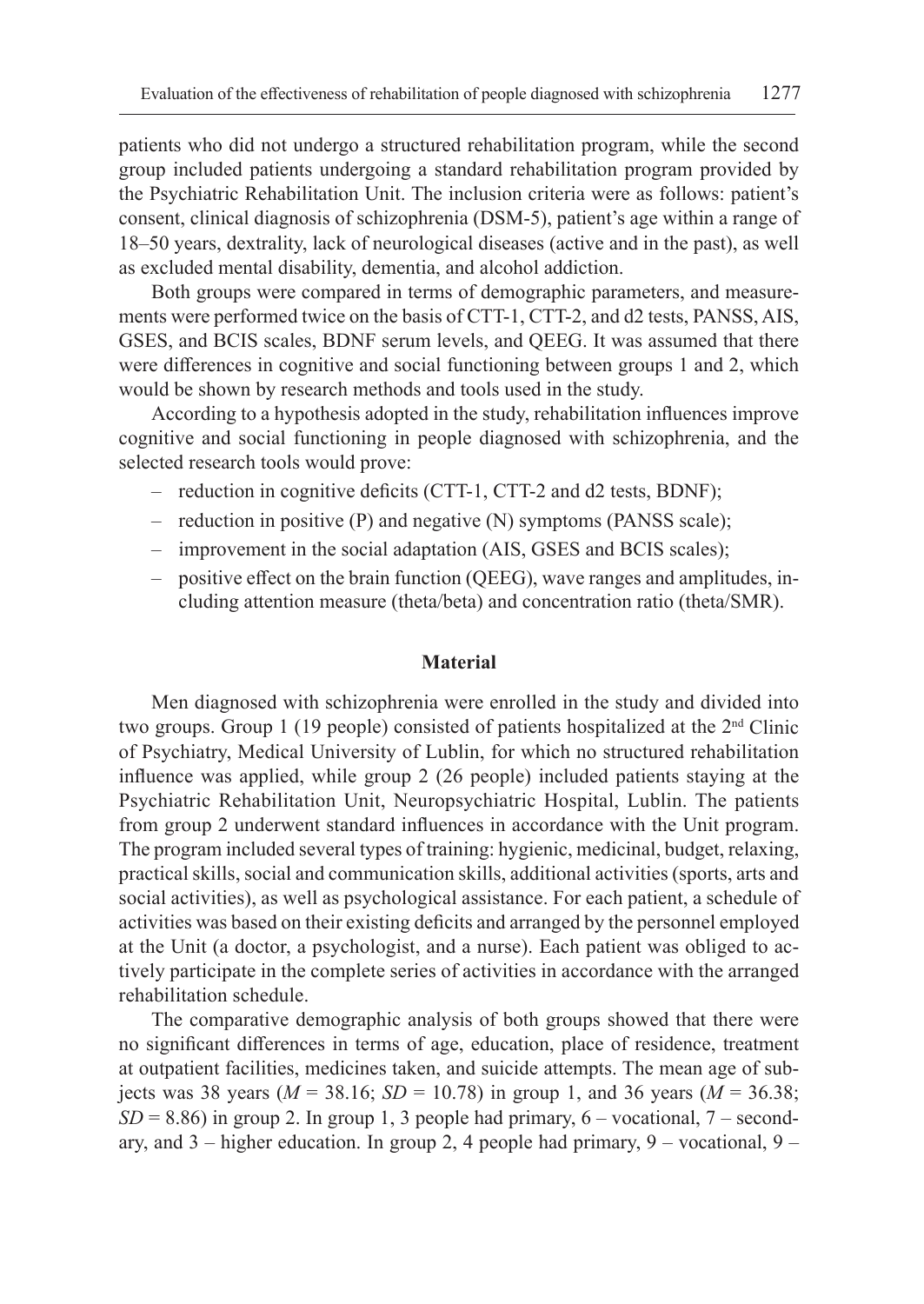secondary, and 4 – higher education. In group 1, 7 people lived in large cities (over 100,000 inhabitants), 5 people lived in smaller towns (below 100,000 inhabitants), and 7 people lived in rural areas. In group 2, 4 people lived in large cities, 10 people lived in smaller towns, and 11 people lived in rural areas. All subjects took atypical neuroleptics, including 3 patients in group 2 taking them in the form of intramuscular injections. Both, subjects in group 1 (15 people) and group 2 (16 people) declared an irregular treatment at an outpatient clinic and negated suicide attempts (group  $1 - 15$ ) people, group 2 – 17 people).

Differences between the groups concerned: marital status, children, number of hospitalizations, and employment status. In group 2, the number of single patients was twice as high (23 people), and those with children was three times lower (1 child) than in group 1. In group 2, the mean number of hospitalizations  $(M = 8.00)$  was twice as high as in group 1 ( $M = 3.53$ ). The sources of income in group 2 were mainly the disability benefit (16 people) or temporary work (5 people). The remaining people were supported by Social Welfare Centers (3 people) or their families (2 people). The sources of income in group 1 were also the disability benefit (6 people) and social welfare (3 people), seven subjects were supported by their families, while 3 patients were employed.

### **Methods**

In accordance with the experiment assumptions, the patients enrolled in the study were examined twice. The first examination was associated with qualification and patient's consent; the second was performed 12 weeks after the enrolment of the patients into the program. The comparative analysis was performed on the basis of tests, scales, blood samples, and QEEG parameters (Bioethics Committee approval no. KE-0254/35/2016). The study used:

- 1) diagnostic CTT test (D'Elia et al. [16]) to analyze the frontal dysfunction its version CTT-1 determined visual performance and psychomotor speed (alternate joining of colored numbers in a string from 1 to 25), the CTT-2 version determined performance skills and working memory (alternate joining of numbers with simultaneous selection of a color sequence in a string from 1 to 25);
- 2) d2 test of attention (Brickenkamp [17]) analyzing the speed (amount of material processed in a specific time), quality (work precision and errors made) and persistence indicating features of behavior during work (irritation, stability of work or lack of it, discouragement, fatigue); the level of concentration was a result of interaction of these behaviors, it was an outcome of the coordination of the stimulus and the control [17];
- 3) PANSS (Kay, Opler and Fiszbein [18]) evaluating mental disorders in schizophrenia (positive, negative and general symptoms);
- 4) Beck Cognitive Insight Scale (BCIS [19];
- 5) Acceptance of illness scale (AIS) (Felton, Revenson and Hinrichsen [20]);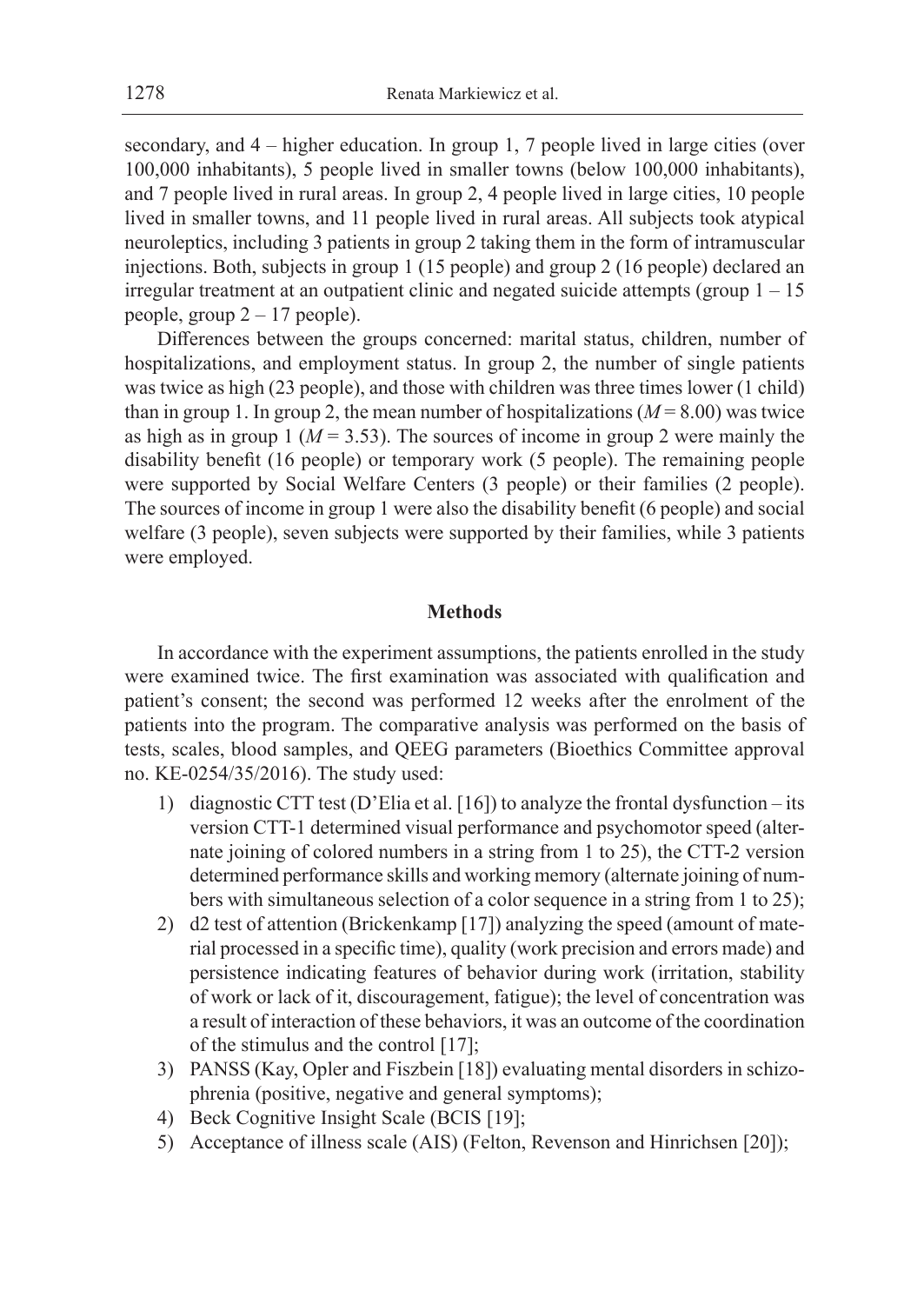- 6) Self-efficacy scale (GSES) (Schwarzer, Jerusalem and Juczyński) [20];
- 7) quantitative EEG (so-called QEEG), in terms of wave amplitudes and frequency ratios using the apparatus from Elmiko [21].

The laboratory parameter of the brain-derived neurotrophic factor (BDNF) was determined following blood sampling into a clot tube using a non-contact method. This marker was considered important because, as an indicator of synergism between the central and peripheral nervous systems, it may justify the effectiveness of rehabilitation interventions [22]. BDNF serum levels were determined using the immunoenzymatic technique ELISA (Human BDNF ELISA kit, R&D Systems). The neuropsychological evaluation was performed by a psychologist, and BDNF levels were determined by a laboratory diagnostician.

The obtained results were statistically analyzed using Statsoft STATISICA software, and the distribution of significance of differences was evaluated with the non-parametric Mann-Whitney *U* test. The effect size was analyzed using the Cohen's coefficient (*r*), where  $r \ge 0.5$ ,  $r \ge 0.3$  and  $r \ge 0.1$  represent large, medium and small effect, respectively.

## **Results**

In order to verify the assumptions adopted in our studies, the results obtained for groups 1 and 2 during examinations 1 and 2, were compared.

|              |                       | Group 1 (N=19) |           |                |                             | Group 2 (N=26) |           |                | Cohen's                |                                  |                |
|--------------|-----------------------|----------------|-----------|----------------|-----------------------------|----------------|-----------|----------------|------------------------|----------------------------------|----------------|
| <b>PANSS</b> | Examination<br>number | M              | <b>SD</b> | p <sup>1</sup> | Cohen's<br>effect size<br>r | M              | <b>SD</b> | p <sup>2</sup> | Cohen's<br>effect size | p <sup>3</sup><br>p <sup>4</sup> | effect<br>size |
| PANSS-POS    | 1                     | 9.95           | 2.32      | 0.023          | 0.32                        | 8.92           | 2.68      | 0.001          | 0.52                   | 0.273                            | 0.16           |
|              | $\overline{2}$        | 9.47           | 2.87      |                |                             | 7.92           | 2.54      |                |                        | 0.123                            | 0.23           |
|              | 1                     | 15.16          | 3.70      | 0.001          | 0.57                        | 14.58          | 4.54      | 0.009          | 0.33                   | 0.899                            | 0.02           |
| PANSS-NEG    | $\overline{2}$        | 17.58          | 4.39      |                |                             | 13.54          | 5.18      |                |                        | 0.010                            | 0.38           |
| PANSS-GEN    | 1                     | 25.89          | 4.25      | 0.001          | 0.51                        | 26.38          | 6.28      | 0.009          | 0.33                   | 0.473                            | 0.11           |
|              | $\overline{2}$        | 28.37          | 4.59      |                |                             | 24.88          | 6.53      |                |                        | 0.051                            | 0.29           |
| PANSS-TOT    | 1                     | 51.00          | 9.13      | 0.001          |                             | 49.92          | 12.40     | 0.002          |                        | 0.954                            | 0.01           |
|              | $\overline{2}$        | 55.42          | 10.71     |                | 0.52                        | 46.35          | 13.17     |                | 0.41                   | 0.012                            | 0.37           |

Table 1. **Comparison of mean results obtained on the PANSS**

 $p<sup>1</sup>$  – comparison of examination 1 and 2 in group 1;  $p<sup>2</sup>$  – comparison of examination 1 and 2 in group 2;  $p^3$  – comparison of group 1 results with group 2 results in examination 1;  $p^4$  – comparison of group 1 results with group 2 results in examination 2

PANSS–POS – positive items total; PANSS–NEG – negative items total; PANSS–GEN – general items total; PANSS–TOT – total score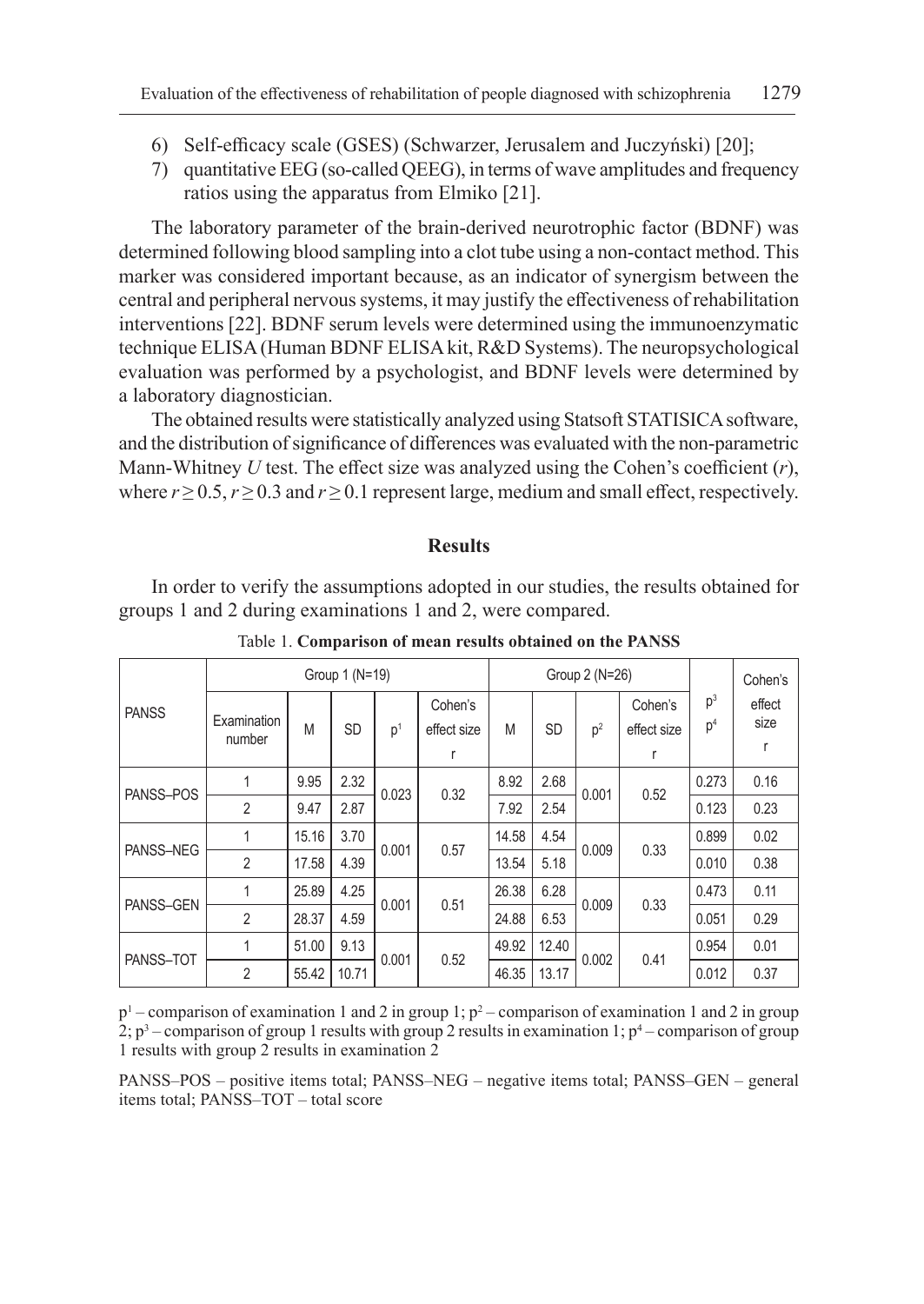The *U* test results show statistically significant differences in the PANSS–NEG levels (group 1: *M* = 17.6; *SD* = 4.4 vs. group 2: *M* = 13.5; *SD* = 5.2) and the PANSS– TOT (group 1: *M* = 55.4; *SD* = 10.7 vs. group 2: *M* = 46.4; *SD* = 13.2). The increase in negative symptoms in subjects from group 2 was lower than in subjects from group 1.

|                            |                       |       | Group 1 (N=19) |                |                             |               | Group 2 (N=26) |                |                                | Cohen's                          |                     |
|----------------------------|-----------------------|-------|----------------|----------------|-----------------------------|---------------|----------------|----------------|--------------------------------|----------------------------------|---------------------|
| Analyzed<br>scale          | Examination<br>number | M     | <b>SD</b>      | p <sup>1</sup> | Cohen's<br>effect size<br>r | M             | <b>SD</b>      | p <sup>2</sup> | Cohen's<br>effect<br>size<br>r | p <sup>3</sup><br>p <sup>4</sup> | effect<br>size<br>r |
| <b>AIS</b>                 | 1                     | 29.53 | 7.07           | 0.093          | 0.30                        | 25.96<br>8.77 | 0.228          | 0.15           | 0.129                          | 0.22                             |                     |
|                            | $\overline{2}$        | 25.00 | 7.83           |                |                             | 31.26         | 7.07           |                |                                | 0.01                             | 0.38                |
| <b>GSES</b>                | 1                     | 32.00 | 6.22           | 0.267          | 0.14                        | 30.15         | 5.76           | 0.201          | 0.16                           | 0.244                            | 0.17                |
|                            | $\overline{2}$        | 28.69 | 6.16           |                |                             | 32.42         | 6.29           |                |                                | 0.03                             | 0.32                |
| BCIS - Self-               | 1                     | 21.95 | 5.62           | 0.388          | 0.07                        | 21.15         | 4.47           | 0.126          | 0.22                           | 0.872                            | 0.03                |
| reflectiveness             | $\overline{2}$        | 22.12 | 4.96           |                |                             | 21.10         | 7.79           |                |                                | 0.68                             | 0.06                |
| BCIS - Self-<br>confidence | 1                     | 17.47 | 3.69           | 0.371          | 0.08                        | 21.15         | 4.47           | 0.433          | 0.03                           | 0.022                            | 0.34                |
|                            | $\overline{2}$        | 14.77 | 3.29           |                |                             | 16.74         | 5.64           |                |                                | 0.03                             | 0.33                |

Table 2. **Comparison of mean results obtained for AIS, GSES and BCIS scales**

 $p<sup>1</sup>$  – comparison of examination 1 and 2 in group 1;  $p<sup>2</sup>$  – comparison of examination 1 and 2 in group 2;  $p^3$  – comparison of group 1 results with group 2 results in examination 1;  $p^4$  – comparison of group 1 results with group 2 results in examination 2

The *U* test results show statistically significant differences in illness acceptance, AIS (group 1: *M* = 25; *SD* = 7.8 vs. group 2: *M* = 31.3; *SD* = 7.1), self-efficacy, GSES (group 1:  $M = 28.7$ ;  $SD = 6.2$  vs. group 2:  $M = 32.4$ ;  $SD = 6.3$ ) and self – confidence, BCIS (group 1: *M* = 14.8; *SD* = 3.3 vs. group 2: *M* = 16.7; *SD* = 5.6). The data indicate that in the subjects from group 2 the rehabilitation interventions led to an improvement in their social functioning.

|                        |                       | Group $1 (N = 19)$ |       |                |                        | Group $2 (N = 26)$ |           |                |                           |                         |                        |
|------------------------|-----------------------|--------------------|-------|----------------|------------------------|--------------------|-----------|----------------|---------------------------|-------------------------|------------------------|
| Neurotrophic<br>factor | Examination<br>number | M                  | SD    | p <sup>1</sup> | Cohen's<br>effect size | M                  | <b>SD</b> | p <sup>2</sup> | Cohen's<br>effect<br>size | $p^3$<br>p <sup>4</sup> | Cohen's<br>effect size |
| <b>BDNF</b>            |                       | 47.89              | 8.61  | 0.001          | 0.54                   | 48.23              | 14.87     | 0.077          | 0.20                      | 0.721                   | 0.05                   |
|                        | っ                     | 36.37              | 10.25 |                |                        | 50.92              | 14.76     |                |                           | 0.000                   | 0.58                   |

Table 3. **Comparison of mean results obtained for the brain-derived neurotrophic factor**

 $p<sup>1</sup>$  – comparison of examination 1 and 2 in group 1;  $p<sup>2</sup>$  – comparison of examination 1 and 2 in group 2;  $p^3$  – comparison of group 1 results with group 2 results in examination 1;  $p^4$  – comparison of group 1 results with group 2 results in examination 2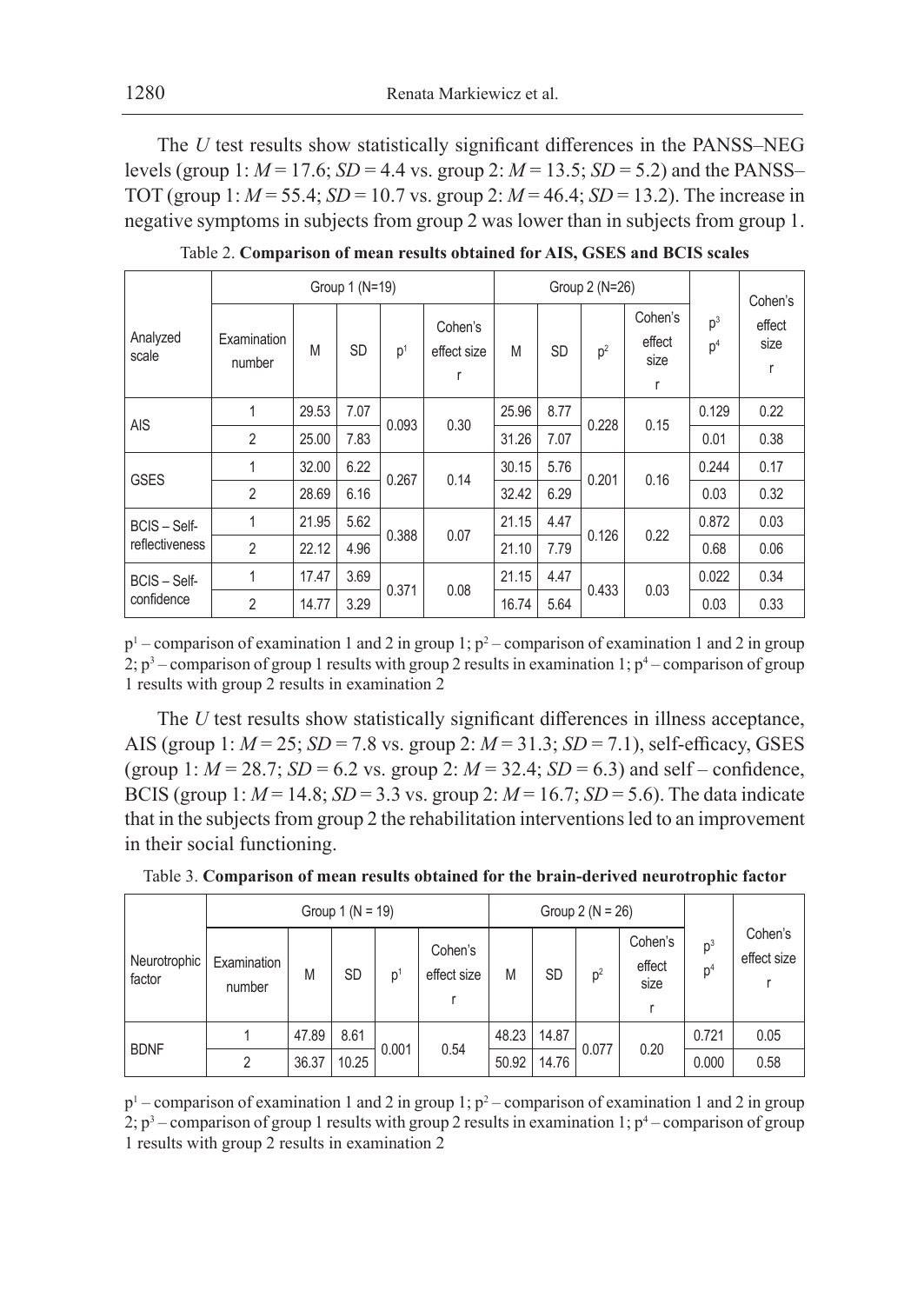The *U* test results show statistically significant differences in mean values for the brain-derived neurotrophic factor (BDNF) results (group 1:  $M = 36.4$ ;  $SD = 10.3$  vs. group 2:  $M = 50.9$ ;  $SD = 14.7$ ). The analyses indicate that the rehabilitation interventions resulted in an increase in the mean values for the BDNF in group 2.

|                                                      |                       | Group $1 (N = 19)$ |           |                |                                           | Group $2(N = 26)$ |           |                | Cohen's                        |                         |                     |
|------------------------------------------------------|-----------------------|--------------------|-----------|----------------|-------------------------------------------|-------------------|-----------|----------------|--------------------------------|-------------------------|---------------------|
| CTT-1,<br>CTT-2, d2<br>test                          | Examination<br>number | M                  | <b>SD</b> | p <sup>1</sup> | Cohen's<br>effect<br>size<br>$\mathsf{r}$ | M                 | <b>SD</b> | p <sup>2</sup> | Cohen's<br>effect<br>size<br>r | $p^3$<br>p <sup>4</sup> | effect<br>size<br>r |
| CTT-1/visual<br>attention<br>- simple<br>sequence    | 1                     | 56.1               | 26.1      |                |                                           | 57.04             | 25.8      |                |                                | 0.58                    | 0.08                |
|                                                      | $\overline{2}$        | 50.4               | 24        | 0.167          | 0.22                                      | 50.1              | 24        | 0.027          | 0.38                           | 0.95                    | 0.01                |
| CTT-2/visual<br>attention<br>- alternate<br>sequence | $\mathbf{1}$          | 117.4              | 55.3      |                |                                           | 43.6<br>116.9     |           |                | 0.62                           | 0.08                    |                     |
|                                                      | $\overline{2}$        | 102.3              | 51.7      | 0.018          | 0.48                                      | 101.8             | 43.3      | 0.036          | 0.35                           | 0.47                    | 0.11                |
| CTT/                                                 | 1                     | 1.2                | 0.6       |                | 0.06                                      | 1.2               | 0.8       |                |                                | 0.88                    | 0.02                |
| disruption<br>ratio                                  | $\overline{2}$        | 1.2                | 0.7       | 0.391          |                                           | 1.1               | 0.6       | 0.355          | 0.07                           | 0.62                    | 0.07                |
| d2 WZ/                                               | 1                     | 348.8              | 88.4      |                |                                           | 309.1             | 105.2     |                |                                | 0.35                    | 0.14                |
| operating<br>speed                                   | $\overline{2}$        | 377.8              | 127.1     | 0.015          | 0.50                                      | 303.7             | 113.4     | 0.440          | 0.03                           | 0.02                    | 0.34                |
| d2%B/                                                | 1                     | 39.4               | 37.8      | 0.026          | 0.45                                      | 18.4              | 10.7      | 0.037          | 0.35                           | 0.00                    | 0.57                |
| mistakes                                             | $\overline{2}$        | 31.2               | 27.3      |                |                                           | 15.8              | 6.8       |                |                                | 0.00                    | 0.60                |
| d2 WZ-B/                                             | 1                     | 236.4              | 115.6     |                |                                           | 281.1             | 100.6     |                |                                | 0.33                    | 0.14                |
| perception<br>ability                                | $\overline{2}$        | 256.8              | 129.4     | 0.024          | 0.45                                      | 285.2             | 109.3     | 0.222          | 0.15                           | 0.36                    | 0.14                |
| d <sub>2</sub> ZK/                                   | 1                     | 131.6              | 95.2      |                |                                           | 103.1             | 49.5      |                |                                | 0.71                    | 0.05                |
| ability to<br>concentrate                            | $\overline{2}$        | 144.4              | 123.1     | 0.120          | 0.27                                      | 108.8             | 46.8      | 0.072          | 0.29                           | 0.88                    | 0.02                |

Table 4. **Comparison of mean results obtained for CTT-1, CTT-2 and d2 tests**

 $p<sup>1</sup>$  – comparison of examination 1 and 2 in group 1;  $p<sup>2</sup>$  – comparison of examination 1 and 2 in group 2;  $p^3$  – comparison of group 1 results with group 2 results in examination 1;  $p^4$  – comparison of group 1 results with group 2 results in examination 2

The *U* test results disclose statistically significant differences in d2%B test indicating an increase in the perception accuracy (group 1:  $M = 31.2$ ;  $SD = 27.3$  vs. group 2: *M* = 15.8; *SD* = 6.8) and work speed (group 1: *M* = 377.8; *SD* = 127.1 vs. group 2:  $M = 303.7$ ; *SD* = 113.4). The improvement is observed in the subjects from group 2.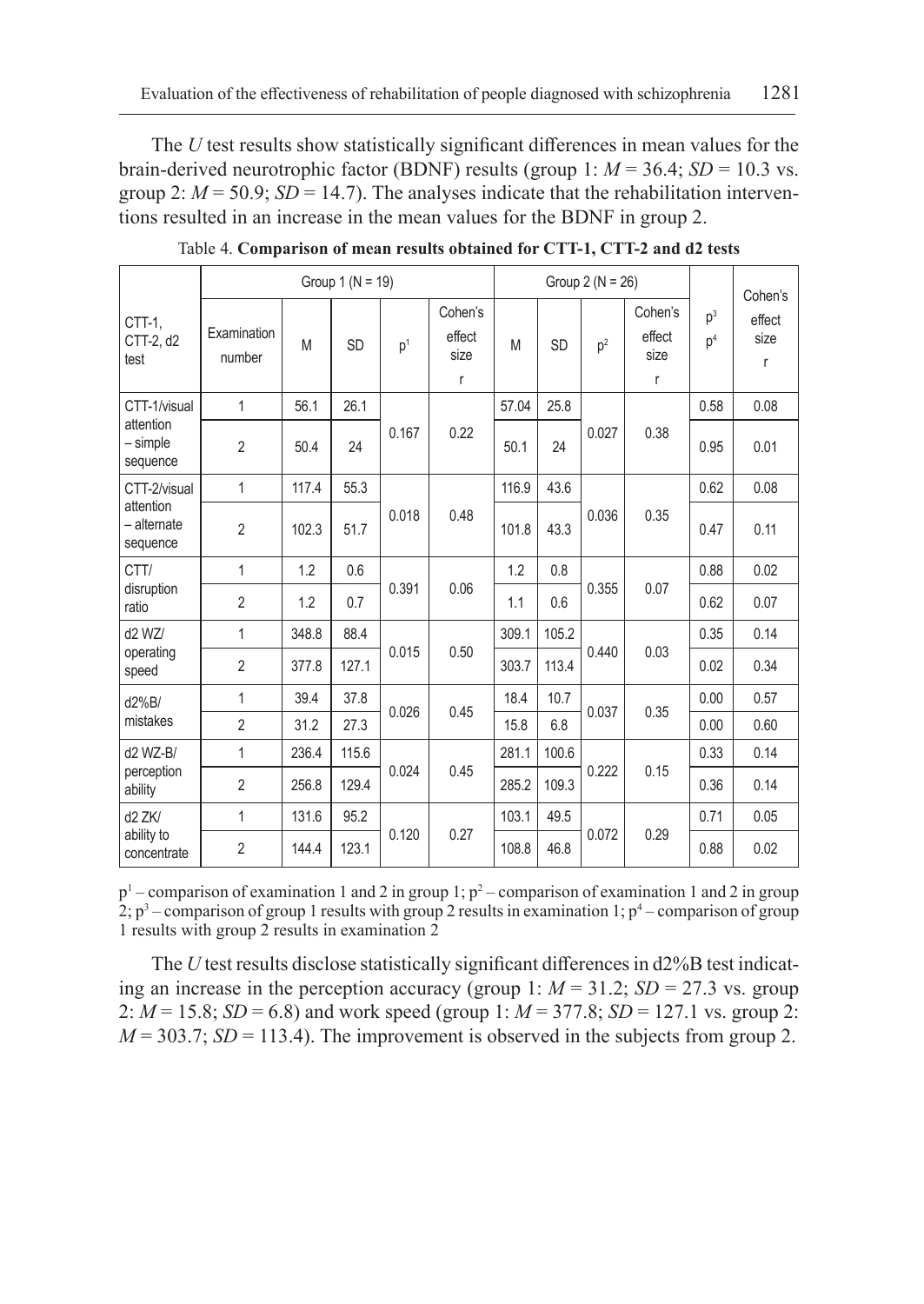|                         |                       | Group $1 (N = 19)$ |      |                                      | Group $2 (N = 26)$                    |      |      |       |                                |                                  |                                           |
|-------------------------|-----------------------|--------------------|------|--------------------------------------|---------------------------------------|------|------|-------|--------------------------------|----------------------------------|-------------------------------------------|
| Frequency<br>ratio – Hz | Examination<br>number | M                  | SD   | $\mathsf{p}^{\scriptscriptstyle{1}}$ | Cohen's<br>effect<br>size<br>$\Gamma$ | M    | SD   | $p^2$ | Cohen's<br>effect<br>size<br>r | p <sup>3</sup><br>p <sup>4</sup> | Cohen's<br>effect<br>size<br>$\mathsf{r}$ |
| QEEG Fzdelta/           | 1                     | 1.66               | 0.49 |                                      |                                       | 1.57 | 0.47 |       |                                | 0.62                             | 0.07                                      |
| theta                   | 2                     | 1.92               | 0.61 | 0.042                                | 0.28                                  | 1.49 | 0.47 | 0.465 | 0.01                           | 0.03                             | 0.31                                      |
| QEEG                    | $\mathbf{1}$          | 1.36               | 0.27 | 0.001                                | 0.43                                  | 1.44 | 0.56 |       |                                | 0.99                             | 0.01                                      |
| Fztheta/alpha           | $\overline{2}$        | 1.53               | 0.30 |                                      |                                       | 1.44 | 0.59 | 0.132 | 0.16                           | 0.26                             | 0.16                                      |
| QEEG                    | 1                     | 1.70               | 0.25 |                                      |                                       | 2.10 | 0.38 |       |                                | 0.00                             | 0.53                                      |
| Fzalpha/SMR             | $\overline{2}$        | 1.87               | 0.39 | 0.039                                | 0.29                                  | 1.99 | 0.53 | 0.121 | 0.16                           | 0.07                             | 0.26                                      |
| QEEG Fz SMR/            | 1                     | 0.90               | 0.10 |                                      | 0.14                                  | 0.95 | 0.10 |       |                                | 0.029                            | 0.32                                      |
| beta                    | 2                     | 0.87               | 0.15 | 0.192                                |                                       | 0.90 | 0.19 | 0.173 | 0.13                           | 0.13                             | 0.23                                      |
| QEEG Fz                 | 1                     | 0.76               | 0.09 | 0.431                                |                                       | 0.82 | 0.12 | 0.422 | 0.03                           | 0.13                             | 0.23                                      |
| beta/Beta2              | $\overline{2}$        | 0.73               | 0.10 |                                      | 0.03                                  | 0.79 | 0.21 |       |                                | 0.15                             | 0.21                                      |
| QEEG Fztheta/<br>beta   | 1                     | 2.14               | 0.61 | 0.016                                | 0.35                                  | 2.86 | 1.22 | 0.361 | 0.05                           | 0.02                             | 0.36                                      |
|                         | $\overline{2}$        | 2.46               | 0.79 |                                      |                                       | 2.76 | 1.09 |       |                                | 0.38                             | 0.13                                      |
| QEEG Fztheta/           | $\mathbf 1$           | 2.34               | 0.62 | 0.000                                | 0.54                                  | 3.01 | 1.25 | 0.255 | 0.09                           | 0.04                             | 0.30                                      |
| <b>SMR</b>              | 2                     | 2.79               | 0.64 |                                      |                                       | 2.89 | 1.13 |       |                                | 0.77                             | 0.04                                      |
| QEEG Fzalpha/           | $\mathbf{1}$          | 0.74               | 0.12 | 0.019                                |                                       | 0.79 | 0.26 | 0.102 | 0.18                           | 0.83                             | 0.03                                      |
| theta                   | 2                     | 0.67               | 0.14 |                                      | 0.34                                  | 0.73 | 0.26 |       |                                | 0.22                             | 0.18                                      |
| QEEG Fz                 | 1                     | 0.68               | 0.13 | 0.382                                | 0.05                                  | 0.78 | 0.15 | 0.395 | 0.04                           | 0.03                             | 0.34                                      |
| SMR/beta2               | 2                     | 0.64               | 0.15 |                                      |                                       | 0.80 | 0.30 |       |                                | 0.02                             | 0.36                                      |
| QEEG Fzalpha/           | 1                     | 1.53               | 0.29 | 0.024                                | 0.32                                  | 1.99 | 0.34 | 0.051 | 0.23                           | 0.00                             | 0.59                                      |
| beta                    | $\overline{2}$        | 1.66               | 0.48 |                                      |                                       | 1.87 | 0.48 |       |                                | 0.04                             | 0.30                                      |
| QEEG Fz                 | 1                     | 0.68               | 0.12 | 0.089                                | 0.22                                  | 0.52 | 0.10 | 0.232 | 0.10                           | 0.00                             | 0.59                                      |
| beta/alpha              | 2                     | 0.71               | 0.45 |                                      |                                       | 0.50 | 0.13 |       |                                | 0.00                             | 0.43                                      |
| QEEG Cz                 | 1                     | 1.54               | 0.74 | 0.167                                | 0.16                                  | 1.28 | 0.27 | 0.363 | 0.05                           | 0.24                             | 0.17                                      |
| delta/theta             | $\overline{2}$        | 1.65               | 0.66 |                                      |                                       | 1.22 | 0.37 |       |                                | 0.02                             | 0.34                                      |
| QEEG                    | 1                     | 1.29               | 0.35 | 0.103                                | 0.21                                  | 1.21 | 0.46 | 0.058 |                                | 0.10                             | 0.24                                      |
| Cztheta/alpha           | $\overline{2}$        | 1.35               | 0.27 |                                      |                                       | 1.22 | 0.53 |       | 0.22                           | 0.10                             | 0.24                                      |
| QEEG                    | 1                     | 1.74               | 0.33 | 0.186                                |                                       | 2.09 | 0.47 |       |                                | 0.15                             | 0.21                                      |
| Czalpha/SMR             | $\overline{2}$        | 1.83               | 0.39 |                                      | 0.14                                  | 2.08 | 0.62 | 0.363 | 0.05                           | 0.03                             | 0.33                                      |

Table 5. **Comparison of mean results obtained for QEEG/frequency ratio**

*table continued on the next page*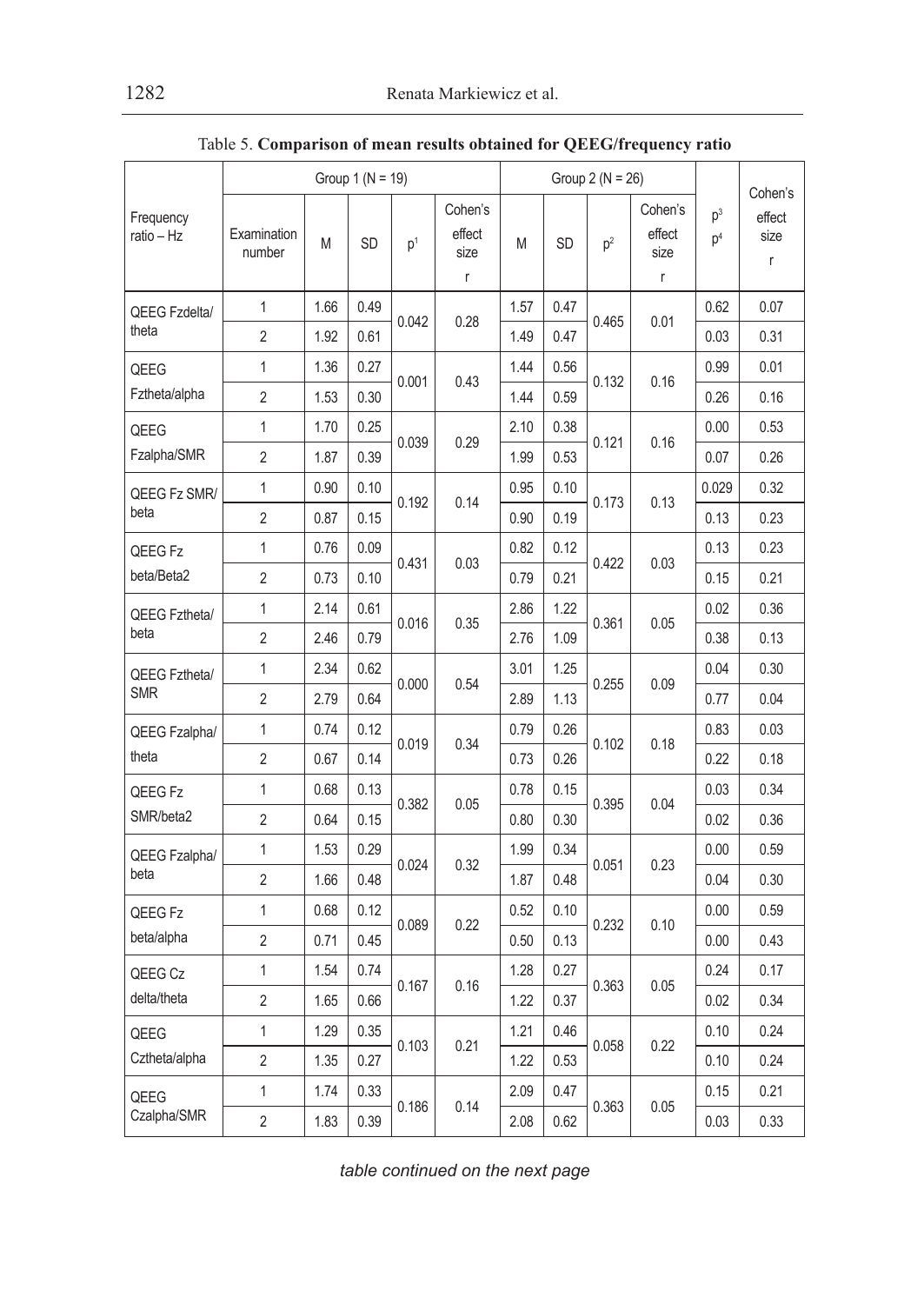| QEEG Cz                     | 1              | 0.92 | 0.14 | 0.397 | 0.04  | 0.94 | 0.09    | 0.230 | 0.10 | 0.26 | 0.17 |
|-----------------------------|----------------|------|------|-------|-------|------|---------|-------|------|------|------|
| SMR/beta                    | $\overline{2}$ | 0.86 | 0.13 |       |       | 0.89 | 0.19    |       |      | 0.15 | 0.21 |
| QEEG Cz                     | 1              | 0.79 | 0.18 | 0.448 | 0.002 | 0.82 | 0.13    |       | 0.09 | 0.28 | 0.16 |
| beta/beta2                  | $\overline{2}$ | 0.74 | 0.10 |       |       | 0.82 | 0.24    | 0.267 |      | 0.05 | 0.28 |
| QEEG Cztheta/               | 1              | 2.09 | 0.85 | 0.082 | 0.23  | 2.35 | 0.92    | 0.129 | 0.16 | 0.22 | 0.18 |
| beta                        | $\overline{2}$ | 2.13 | 0.57 |       |       | 2.39 | 0.94    |       |      | 0.33 | 0.14 |
| QEEG Cztheta/<br><b>SMR</b> | 1              | 2.23 | 0.69 | 0.020 | 0.34  | 2.49 | 0.98    | 0.177 | 0.13 | 0.25 | 0.17 |
|                             | $\overline{2}$ | 2.45 | 0.49 |       |       | 2.49 | 0.95    |       |      | 0.94 | 0.01 |
| QEEG                        | $\mathbf{1}$   | 0.79 | 0.16 | 0.204 | 0.13  | 0.92 | 0.28    | 0.032 | 0.26 | 0.11 | 0.24 |
| Czalpha/theta               | $\overline{2}$ | 0.76 | 0.15 |       |       | 0.86 | 0.28    |       |      | 0.06 | 0.27 |
| QEEG                        | 1              | 0.75 | 0.31 |       |       | 0.77 | 0.15    |       |      | 0.10 | 0.25 |
| Cz SMR/beta2                | $\overline{2}$ | 0.65 | 0.14 | 0.500 | 0.01  | 0.79 | 0.28    | 0.404 | 0.03 | 0.01 | 0.36 |
| QEEG                        | 1              | 1.57 | 0.37 |       |       | 1.96 | 0.42    | 0.371 | 0.05 | 0.01 | 0.45 |
| Czalpha/beta                | $\overline{2}$ | 1.63 | 0.46 | 0.066 | 0.24  | 1.95 | 0.56    |       |      | 0.01 | 0.35 |
| QEEG Cz                     | 1              | 0.67 | 0.16 | 0.107 | 0.20  | 0.53 | $-0.13$ | 0.289 | 0.08 | 0.01 | 0.43 |
| beta/alpha                  | $\overline{2}$ | 0.68 | 0.33 |       |       | 0.49 | 0.13    |       |      | 0.00 | 0.43 |

 $p<sup>1</sup>$  – comparison of examination 1 and 2 in group 1;  $p<sup>2</sup>$  – comparison of examination 1 and 2 in group 2;  $p^3$  – comparison of group 1 results with group 2 results in examination 1;  $p^4$  – comparison of group 1 results with group 2 results in examination 2

Fz – frontal area of the brain; Cz – central area of the brain

The *U* test results show statistically significant differences in the delta/theta frequency ratio in the Fz region (group 1:  $M = 1.9$ ;  $SD = 0.6$  vs. group 2:  $M = 1.5$ ;  $SD = 0.5$ ). An increase in mean results for this ratio in group 1 implies problems with recalling information and limited control over a reaction to a stimulus. Statistically significant differences also occur for the SMR/beta2 ratio (group 1:  $M = 0.6$ ; *SD* = 0.2 vs. group 2:  $M = 0.8$ :  $SD = 0.3$ ). Its increase in group 2 indicates a reduction in tension and stress in the subjects.

A statistically significant difference was also noted for the alpha/beta ratio (group 1:  $M = 1.7$ ; *SD* = 0.5 vs. group 2:  $M = 1.9$ ; *SD* = 0.5), which decreased in group 2. Its reduction indicates a slight improvement in logical thinking and problem solving. Analogical differences for delta/theta, SMR/beta2 and alpha/beta ratios also concern the Cz region. The groups did not differ in their attention ratio theta/beta and in their concentration ratio theta/SMR.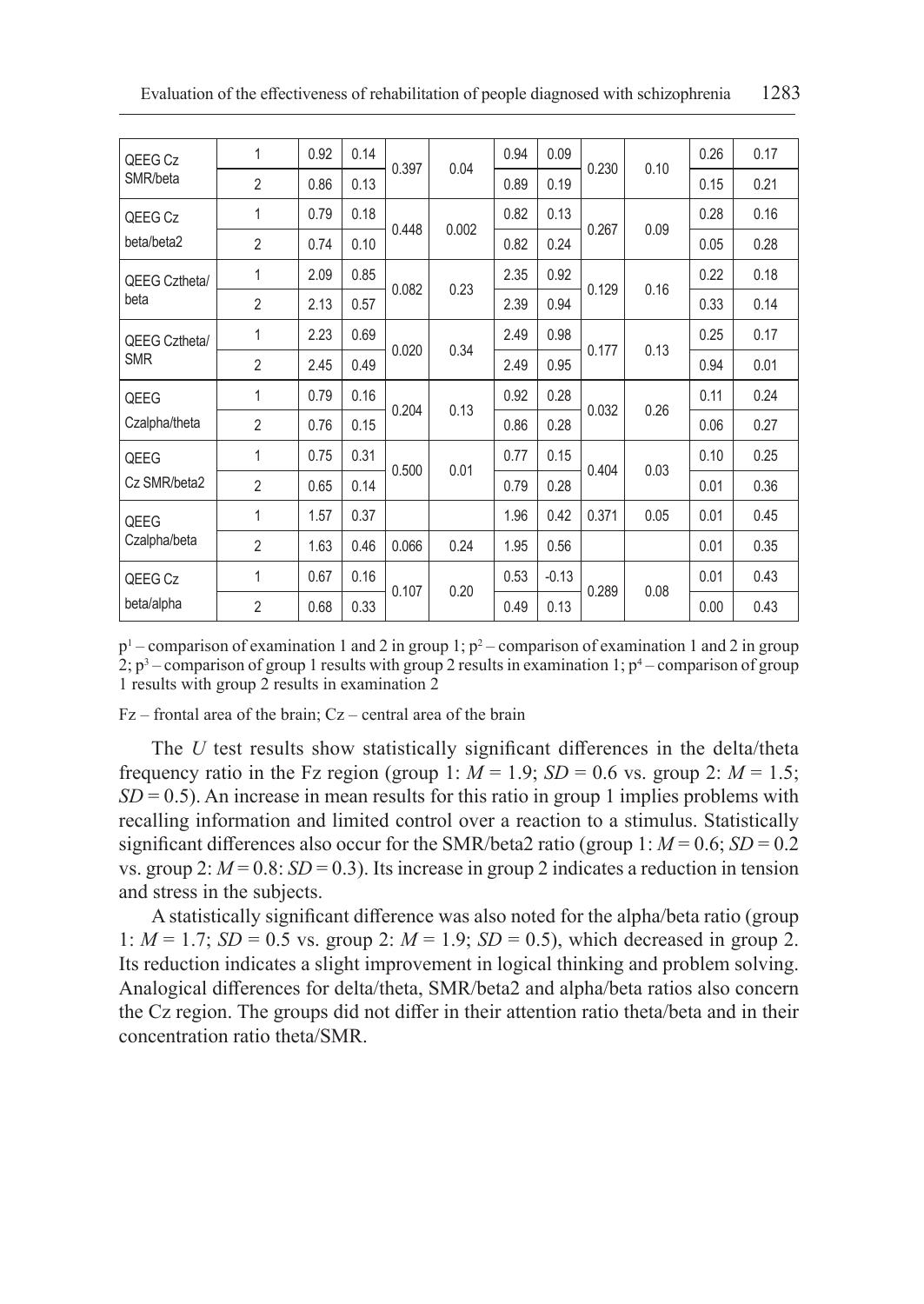|                   |                            |       | Group $1 (N = 19)$ |                |                                |       |           | Group $2(N = 26)$ |                                          |                         | Cohen's             |
|-------------------|----------------------------|-------|--------------------|----------------|--------------------------------|-------|-----------|-------------------|------------------------------------------|-------------------------|---------------------|
| Wave<br>amplitude | Examination<br>M<br>number |       | <b>SD</b>          | p <sup>1</sup> | Cohen's<br>effect<br>size<br>r |       | <b>SD</b> | p <sup>2</sup>    | Cohen's<br>effect<br>size<br>$\mathsf r$ | $p^3$<br>p <sup>4</sup> | effect<br>size<br>r |
| QEEG              | 1                          | 24.38 | 8.75               | 0.03           | 0.31                           | 30.24 | 11.11     | 0.395             | 0.04                                     | 0.06                    | 0.10                |
| Fzdelta           | $\overline{2}$             | 27.06 | 9.85               |                |                                | 28.53 | 12.01     |                   |                                          | 0.52                    | 0.10                |
| QEEG              | 1                          | 14.93 | 4.24               | 0.04           | 0.28                           | 20.31 | 9.06      | 0.310             | 0.07                                     | 0.013                   | 0.20                |
| Fztheta           | $\overline{2}$             | 16.35 | 4.81               |                |                                | 19.24 | 7.75      |                   |                                          | 0.17                    | 0.20                |
| QEEG              | $\mathbf{1}$               | 10.8  | 2.67               | 0.148<br>0.17  |                                | 14.52 | 4.9       | 0.297             | 0.07                                     | 0.001                   | 0.35                |
| Fzalpha           | $\overline{2}$             | 10.68 | 3.27               |                |                                | 13.49 | 4.17      |                   |                                          | 0.01                    | 0.35                |
| QEEG Fz           | 1                          | 5.96  | 1.54               | 0.048          | 0.27                           | 7.07  | 2.61      | 0.490             | 0.01                                     | 0.06                    | 0.37                |
| <b>SMR</b>        | $\overline{2}$             | 5.53  | 1.47               |                |                                | 6.55  | 1.94      |                   |                                          | 0.01                    | 0.37                |
| QEEG Fz           | $\mathbf{1}$               | 6.6   | 1.27               | 0.015          | 0.35                           | 7.38  | 2.2       | 0.415             | 0.03                                     | 0.19                    | 0.36                |
| beta              | $\overline{2}$             | 5.92  | 1.38               |                |                                | 7.05  | 2.25      |                   |                                          | 0.01                    | 0.36                |
| QEEG Fz           | $\mathbf{1}$               | 8.8   | 1.51               | 0.005          | 0.42                           | 9.20  | 2.00      | 0.410             | 0.03                                     | 0.78                    | 0.21                |
| beta2             | $\overline{2}$             | 7.62  | 1.88               |                |                                | 8.65  | 3.02      |                   |                                          | 0.15                    | 0.21                |
| QEEG Cz           | $\mathbf{1}$               | 21.18 | 8.9                | 0.374          | 0.05                           | 22.35 | 7.52      | 0.138             | 0.15                                     | 0.29                    | 0.04                |
| delta             | $\overline{2}$             | 20.77 | 7.26               |                |                                | 20.95 | 9.62      |                   |                                          | 0.8                     | 0.04                |
| QEEG              | $\mathbf{1}$               | 14.89 | 4.14               | 0.500          | 0.01                           | 17.24 | 5.96      | 0.144             | 0.17                                     | 0.14                    | 0.15                |
| Cztheta           | $\overline{2}$             | 15.16 | 4.49               |                |                                | 17.13 | 6.81      |                   |                                          | 0.32                    | 0.15                |
| QEEG              | 1                          | 11.4  | 3.09               | 0.056          | 0.26                           | 14.66 | 3.15      | 0.347             | 0.05                                     | 0.002                   | 0.39                |
| Czalpha           | $\overline{2}$             | 11.20 | 3.38               |                |                                | 14.38 | 4.57      |                   |                                          | 0.00                    | 0.39                |
| QEEG Cz           | $\mathbf{1}$               | 6.29  | 1.6                | 0.015          |                                | 7.13  | 1.78      | 0.129             | 0.16                                     | 0.14                    | 0.34                |
| <b>SMR</b>        | $\overline{2}$             | 5.77  | 1.43               |                | 0.35                           | 6.73  | 2.04      |                   |                                          | 0.02                    | 0.34                |
| QEEG Cz           | 1                          | 6.84  | 1.4                | 0.011          | 0.37                           | 7.54  | 1.83      | 0.191             | 0.12                                     | 0.28                    | 0.33                |
| beta              | $\overline{2}$             | 6.24  | 1.24               |                |                                | 7.20  | 2.21      |                   |                                          | 0.02                    | 0.33                |
| QEEG Cz           | 1                          | 9.0   | 1.47               | 0.009          | 0.39                           | 9.23  | 2.32      | 0.091             | 0.18                                     | 0.99                    | 0.17                |
| beta2             | $\overline{2}$             | 7.91  | 1.67               |                |                                | 8.60  | 2.75      |                   |                                          | 0.26                    | 0.17                |

Table 6. **Comparison of mean results obtained for QEEG /amplitude**

 $p<sup>1</sup>$  – comparison of examination 1 and 2 in group 1;  $p<sup>2</sup>$  – comparison of examination 1 and 2 in group 2;  $p^3$  – comparison of group 1 results with group 2 results in examination 1;  $p^4$  – comparison of group 1 results with group 2 results in examination 2

Fz – frontal area of the brain; Cz – central area of the brain

The *U* test results show statistically significant differences in the alpha wave amplitude in the Fz region (group  $1: M = 10.7$ ; *SD* = 3.3 vs. group 2:  $M = 13.5$ ; *SD* = 4.2). Areduction in the mean values in group 1 implies problems with cognitive functioning.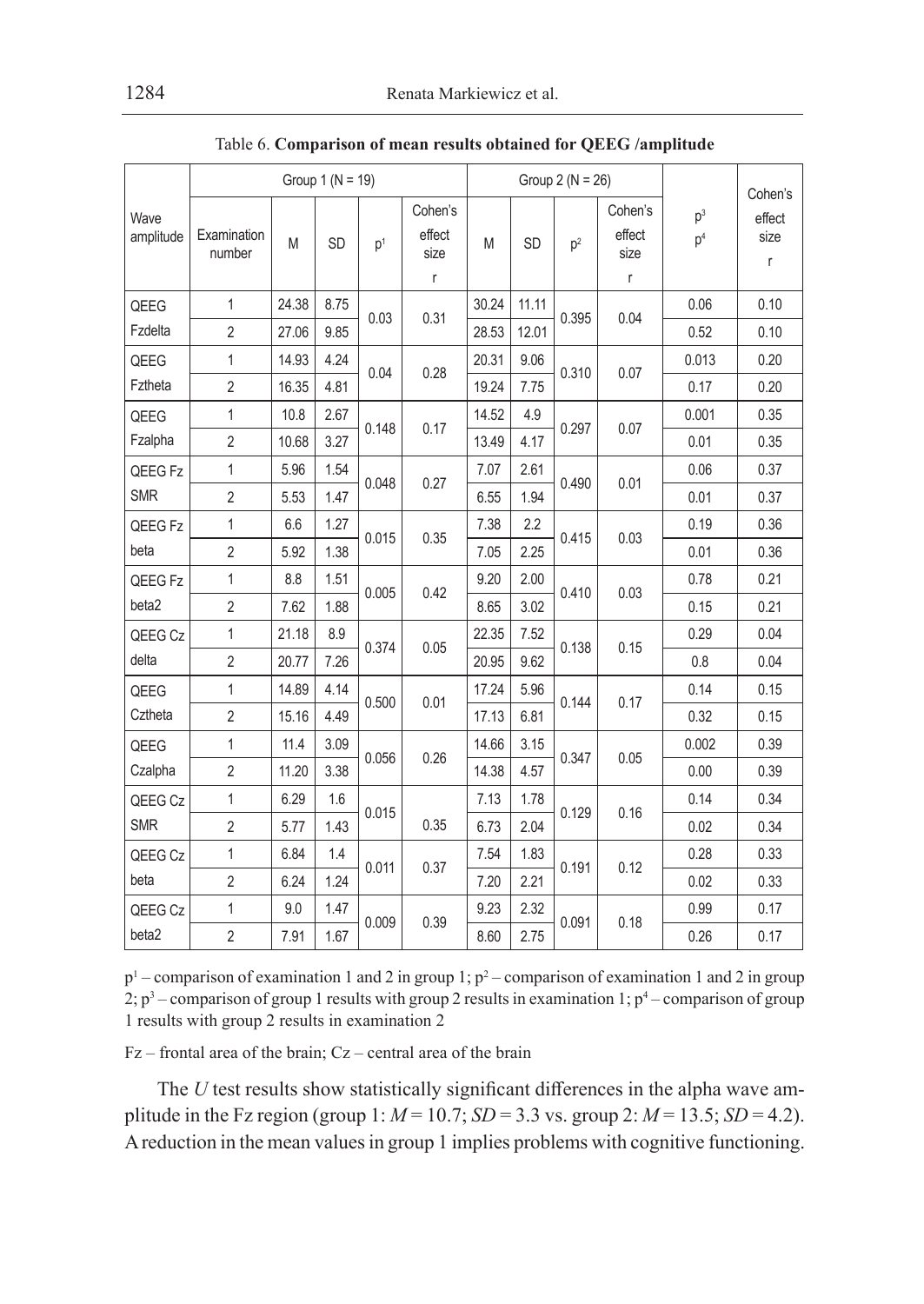A statistically significant difference was also noted for the SMR wave amplitude (group 1: *M* = 5.5; *SD* = 1.5 vs. group 2: *M* = 6.6; *SD* = 1.9). A reduction in the mean values of the SMR wave in group 1 indicates a decrease in the subjects' activity. A statistically significant change was also noted for the beta wave amplitude (group  $1: M = 5.9$ ;  $SD = 1.4$  vs. group 2:  $M = 7.1$ ;  $SD = 2.3$ ). A reduction in the mean values of beta waves in group 1 indicates a weaker external orientation in the subjects. Analogical differences in the range of amplitudes of alpha, SMR and beta waves concern the Cz region.

#### **Discussion**

Results of the first phase of the experiment (examination 1) show no statistically significant differences between the studied groups of patients. Initially, both groups of patients do not differ as regards the average values in the PANSS, AIS and GSES scales, levels of the brain-derived neurotrophic factor, and mean values of alpha/theta, theta/beta and theta/SMR ratio. The second phase of the research (examination 2) reveals statistically significant differences in group 2, in which a standard psychiatric rehabilitation program was applied. Statistically significant differences concern the  $d2$  test, which indicates improvement in perception accuracy  $(d2\%B)$  and speed of work (d2WZ), and the PANSS, which reveals reduced intensity of negative symptoms. The obtained results correspond to the reports of other authors who indicate the positive effects of rehabilitation focused on shaping the abilities after 4 weeks only, which was confirmed by the results of psychological tests and the PANSS [23, 24].

In group 2, there was also a statistically significant growth in the BDNF level, which corresponds to the results of Kim et al. [25]. The authors also observed the increased level of BDNF in patients diagnosed with schizophrenia as a result of physical exercises three times a week for 3 months. Additionally, they observed positive correlation between the increased level of BDNF and the parameters of the cardiovascular system of the studied subjects [22, 25]. The data obtained from the experiment also correspond to the results obtained by Mattson et al. [26], and Mannerick and Zorumski [27], according to which the energy transformations cause a cascade of biochemical processes, production of neurotransmitters, and increased synthesis of BDNF [22]. The obtained results are also in line with the findings of Mabuchi et al. [28], and Powers and Jackson [29], according to which the activity of muscle cells and neurons through the induction of the inflow of sodium and calcium ions causes improved transport of electrons, activation of metabolic processes, proteins and enzymes production, transcription stimulation, and increased number of vesicles containing neurotransmitters [22]. The results show that changes in the concentration of neurotrophic factor may be an indicator of the synergism of the central and peripheral nervous systems, and the increased concentration of BDNF determined by physical activity and neuromodulatory effect of rehabilitation may prove its efficiency.

The results obtained by patients from group 2, concerning the values in the following scales: Acceptance of Illness Scale (AIS), General Self-efficacy Scale (GSES) and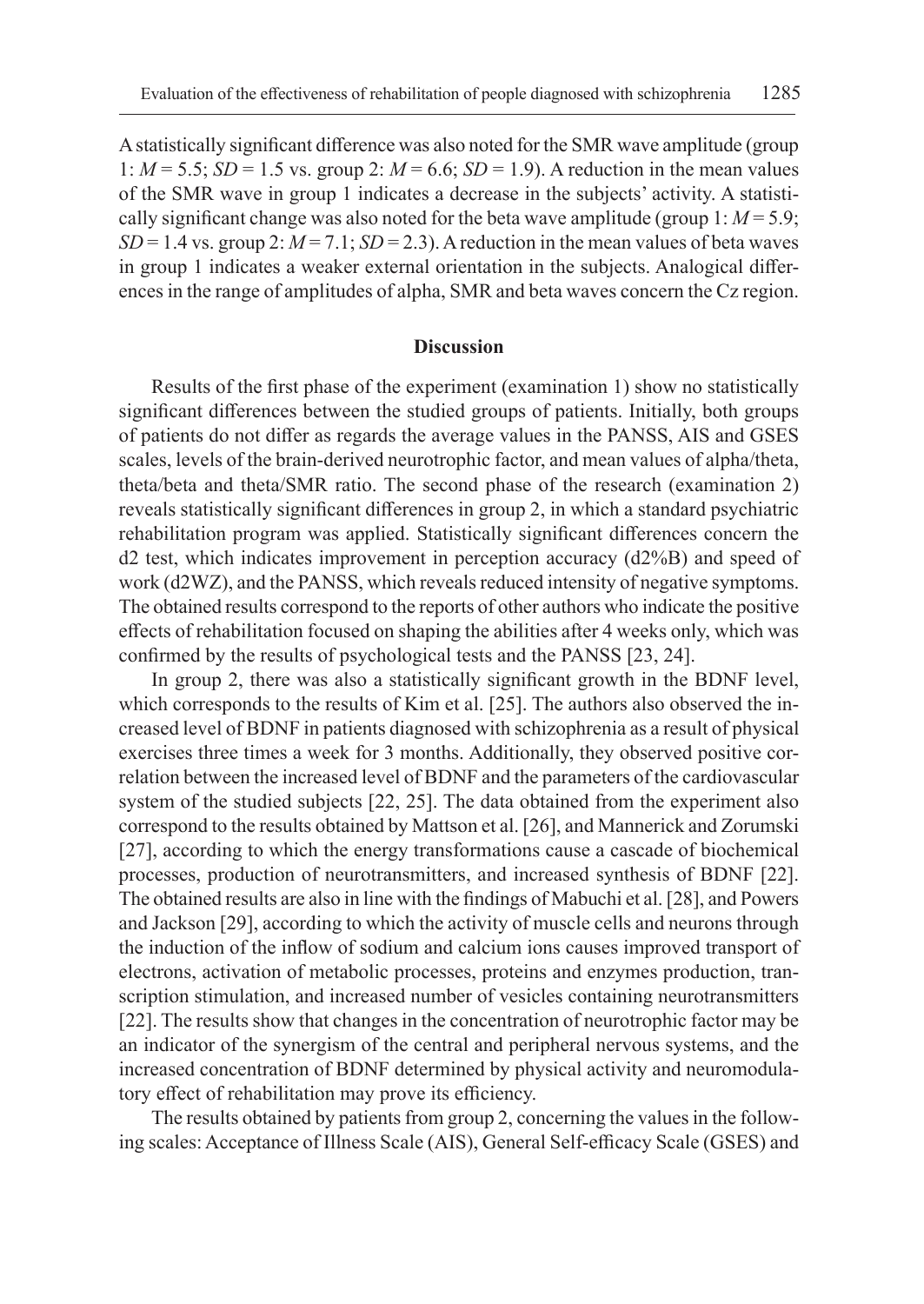Beck Cognitive Insight Scale (BCIS), are also statistically significant. The analyses show that the social functioning of those persons is also improved due to rehabilitation. The results correspond to the research by Schaub et al. [30] who claim that the insight and own effectiveness constitute important moderating factors of social behavior of persons suffering from schizophrenia.

An interesting result is the statistically significant difference in the values of frequency factors in the Fz region. The increased SMR/beta2 ratio in group 2 proves a reduction of tension, reduced anxiety and stress, and the reduced alpha/beta ratio indicates a slight improvement in thinking. Both groups demonstrate a similar alpha/ theta ratio associated with mood, which, according to Crumlish et al. [31], is a reaction to the illness and cognitive biases [21]. The author claims that the distorted reception of information depends on psychopathological symptoms that cause concentration and attention deficiency, which is confirmed by the results of our research – theta/beta attention ratio and theta/SMR concentration ratio.

At present, there are only few publications that analyse the quantitative EEG (socalled QEEG) assessment of brain activity in persons with diagnosed schizophrenia under different impacts. There is a possibility that such a connection exists. Papers by Gruzelier and Gruzelier et al. [32–35], who analyzed attention, concentration and memory in a group of artists on the basis of the alpha/theta, SMR/theta and SMR/beta2 protocols, are an example of such works. They demonstrated that active trainings improve cognitive processes in musicians and increase their artistic capabilities. They obtained similar results when examining healthy subjects using SMR/beta1 protocol. They also proved a positive effect of the therapy on selfcontrol and reflective action (SMR) and on concentration and decision making in problems solving (beta1). The results obtained by Gruzelier et al. were confirmed also by many other researchers. Therefore, it seems likely that the use of specific training protocols in patients with schizophrenia may also improve their cognitive processes [36–41].

The results presented in this paper have also been confirmed by scientific works in which the improvement of cognitive processes is proved by the event-related potentials (ERP). Kariofillis et al. [42] studied the influence of cognitive training (hearing and visual and spatial training) on the potentials induced in patients diagnosed with schizophrenia. They carried out a computer training for 2 weeks and analyzed the potentials induced in odd-ball paradigm before the training, after 2 weeks of training, and after 2 months. In both studied groups they confirmed the reduction of P2 wave latency after the training, and in the follow-up study. According to the authors, the increased P2 amplitude is associated with the occurrence of positive symptoms and worse functioning, whereas the prolonged latency is associated with the intensification of stereotypical thinking. The duration of visual and spatial training effect on P2 latency was longer than that of the hearing training, which may indicate that hearing discrimination deficits in patients with schizophrenia require more intensive training to gain a more stable change [40–42].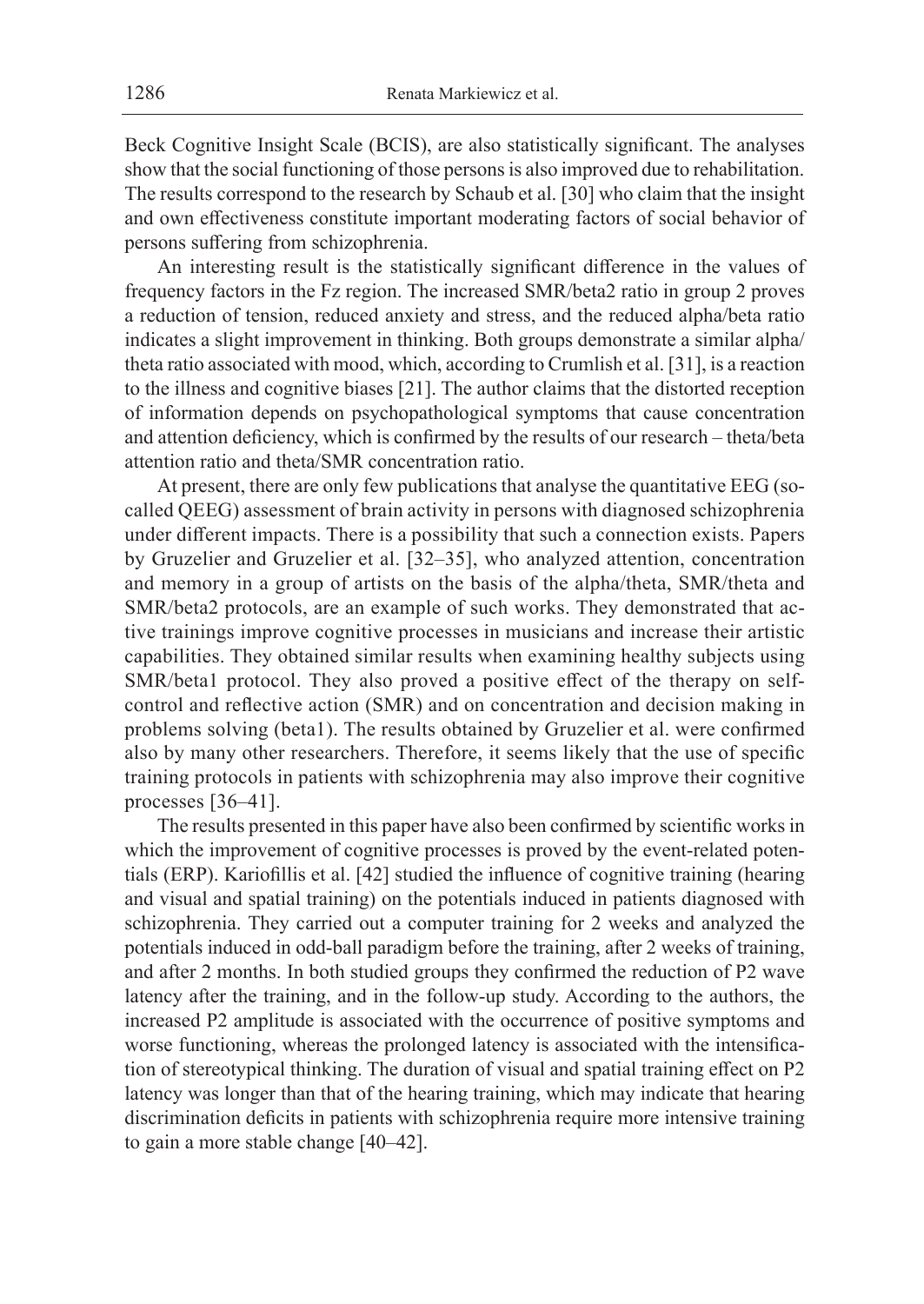Popov et al. [43] have compared a memory and hearing training with a standard cognitive rehabilitation program. Their research have proven a positive effect on M50 normalization of magnetoencephalographic version of P50 during 4 weeks of study [40–43]; the study was not continued, therefore the duration of the improvement is unknown. Rass et al. [44] have analyzed the influence of visual and hearing rehabilitation exercises with the use of a computer, however, they have not confirmed any significant improvement in hearing P300 directly after the intervention, nor in longterm observation [40–44].

In conclusion, it must be noted that the obtained results convey interesting information associated with brain bioelectrical activity, based on invasive parameters (blood serum) and non-invasive parameters (tests and scales) assumed for this paper. Further research and analyses extension by additional markers shall allow a coherent assessment of the brain functioning, both in terms of quantity (QEEG) and quality (EEG).

It should be stressed that any scientific experiment is subject to certain limitations. In this paper, such limitation is pharmacotherapy. To minimize the risk of errors, the study included only those patients who were in the remission phase, and took only atypical medication (without changes in treatment). It may be assumed that the effect of pharmacotherapy was maintained at a stable level in both examined groups (remission phase), and the obtained improvement in cognitive and social functioning in the group of patients undergoing rehabilitation depended on the applied interventions. The assumption may be confirmed by the studies by Larsson et al. [45], in which the authors indicate the increased BDNF expression as the result of biochemical changes induced by physical exercises, and by Ziemba [46], who claims that systematic strengthening is a condition of a stable level of stimulation, which influences the regeneration and creation of LTP *(long term potentiation)* memory trails [22, 40, 45, 46]. The positive effect of rehabilitation actions has also been confirmed by various authors who claim that anti-psychotic medicines do not improve cognitive functions in patients diagnosed with schizophrenia in a clinically significant manner [46–52], although they are indispensable during the treatment process.

Unfortunately, the pathophysiology of schizophrenia is complex, both in terms of structural [53–55], functional [56, 57], electrophysiological [58–60], neuroendocrine [61–63], immunological [64], and neurochemical disabilities [65–68]. Therefore, it is difficult to distinguish one factor that would obviously influence the improvement in cognitive and social functioning of ill persons. However, the complex diagnostic and therapeutic problems cannot be an obstacle in the search for non-pharmacological forms of therapy.

Positive effects of standard psychiatric rehabilitation, presented in this paper, justify the need for further studies on the techniques of neuromodulation and neurostimulation in patients with schizophrenia [69–72].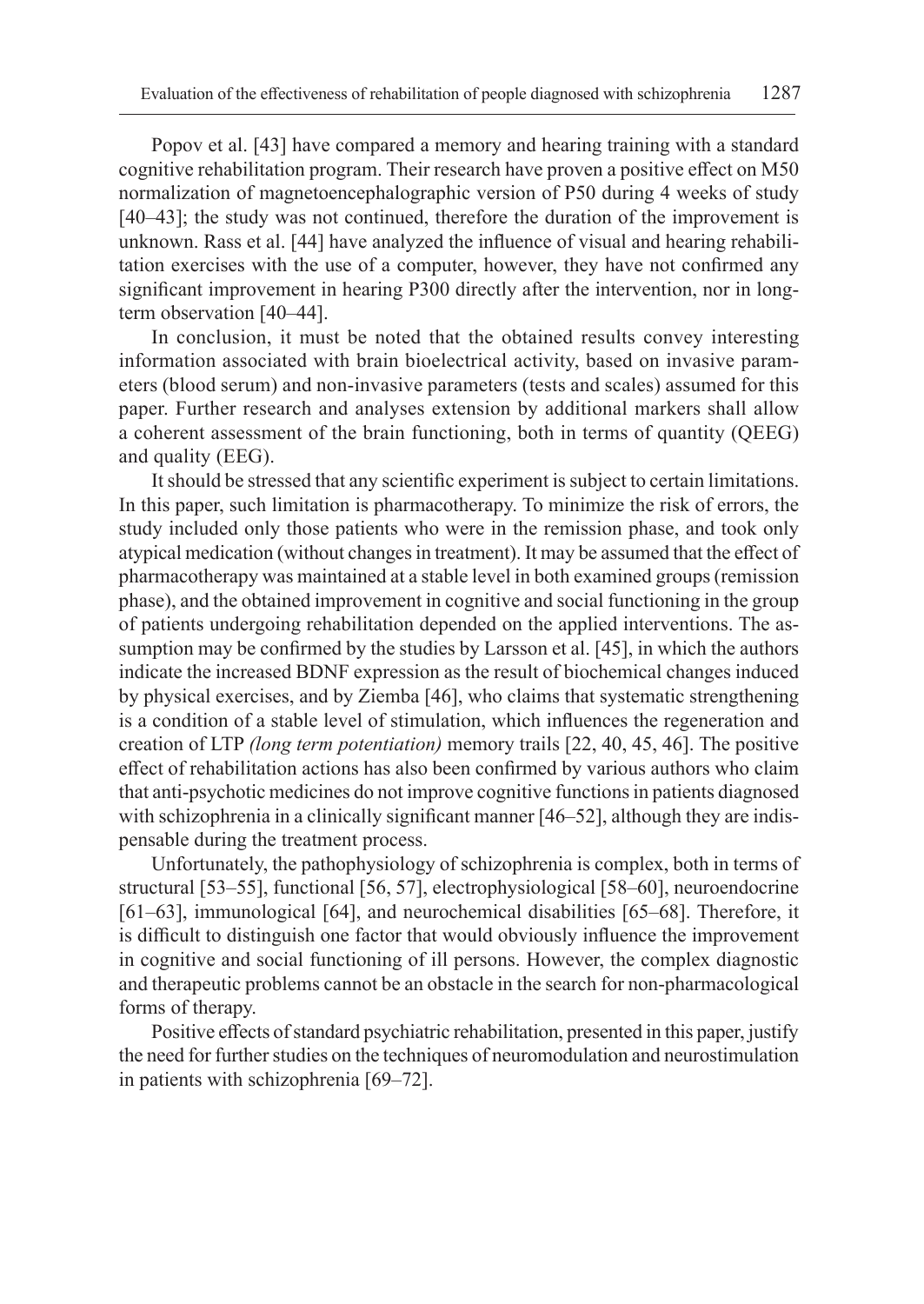## **Conclusions**

The hypothesis assumed in this study confirmed the influence of structured rehabilitation influences on the cognitive and social functioning of people diagnosed with schizophrenia. This is proven by:

- 1) an increase in the amplitude of SMR, alpha and beta waves in QEEG;
- 2) an increase in the alpha/beta and SMR/beta frequency ratios,
- 3) an increase in the brain-derived neurotrophic factor (BDNF),
- 4) an improvement in cognitive functions and social functioning (CTT-1, CTT-2, d2, AIS, GSES, BCIS),
- 5) a reduction in negative symptoms (PANSS).

# **References**

- 1. Favalli G, Li J, Belmonte-de-Abreu P, Wong AH, Daskalakis ZJ. *The role of BDNF in the pathophysiology and treatment of schizophrenia*. J.Psychiatr. Res. 2012;46(1):1–11.
- 2. Niitsu T, Shirayama Y, Matsuzawa D, Hasegawa T, Kanahara N, Shiraishi T et al. *Associations of serum brain-derived neurotrophic factor with cognitive impairments and negative symptoms in schizophrenia*. Prog. Neuropsychopharmacol. Biol. Psychiatry. 2011;35(8):1836–1840.
- 3. Weinberger DR. *Schizophrenia and the frontal lobe*. Trends Neurosci. 1988;11(8):367–370.
- 4. Harvey PD, Koren D, Reichenberg A, Bowie CR. *Negative symptoms and cognitive deficits what is the nature of their relationship?* Schizophr. Bull. 2006;32(2):250–258.
- 5. Dickerson F, Boronow JJ, Ringel N, Parente F. *Social functioning and neurocognitive deficits in outpatients with schizophrenia: A 2-year follow-up*. Schizophr. Res. 1999; 37(1):13–20.
- 6. Reichenberg A. *The assessment of neuropsychological functioning in schizophrenia*. Dialogues Clin. Neurosci. 2010;12(3):383–392.
- 7. Green M. *What are the functional consequences of neurocognitive deficits in schizophrenia?*  Am. J. Psychiatry. 1996;153(3):321–330.
- 8. Lawrie SM, Whalley HC, Abukmeil SS, Kestelman JN, Donnelly L, Miller P et al. *Brain structure, genetic liability, and psychotic symptoms in subjects at high risk of developing schizophrenia*. Biol. Psychiatry. 2001;49(10):811–823.
- 9. Stahl SM, Buckley PF. *Negative symptoms of schizophrenia: A problem that will not go away*. ActaPsychiatr. Scand. 2007;115(1):4–11.
- 10. Andreasen NC. *Negative symptoms in schizophrenia. Definition and reliability*. Arch. Gen. Psychiatry. 1982;39(7):784–788.
- 11. Wciórka J. *Psychozy schizofreniczne, zaburzenia schizotypowe i schizoafektywne*. In: Purzyński S, Rybakowski J, Wciórka J, editors. *Psychiatria*, vol. 2. Wroclaw: Elsevier Urban & Partner Publishing House; 2011.P. 159-269
- 12. Cechnicki A. *Rehabilitacja psychiatryczna cele i metody*. Psychiatria w Praktyce Klinicznej. Via Medica. 2009;2(1):41–54.
- 13. Meder J. *Aktywny udział pacjentów w leczeniu farmakologicznym*. Warsaw: IPN fundation Institute of Psychiatry and Neurology; 1995.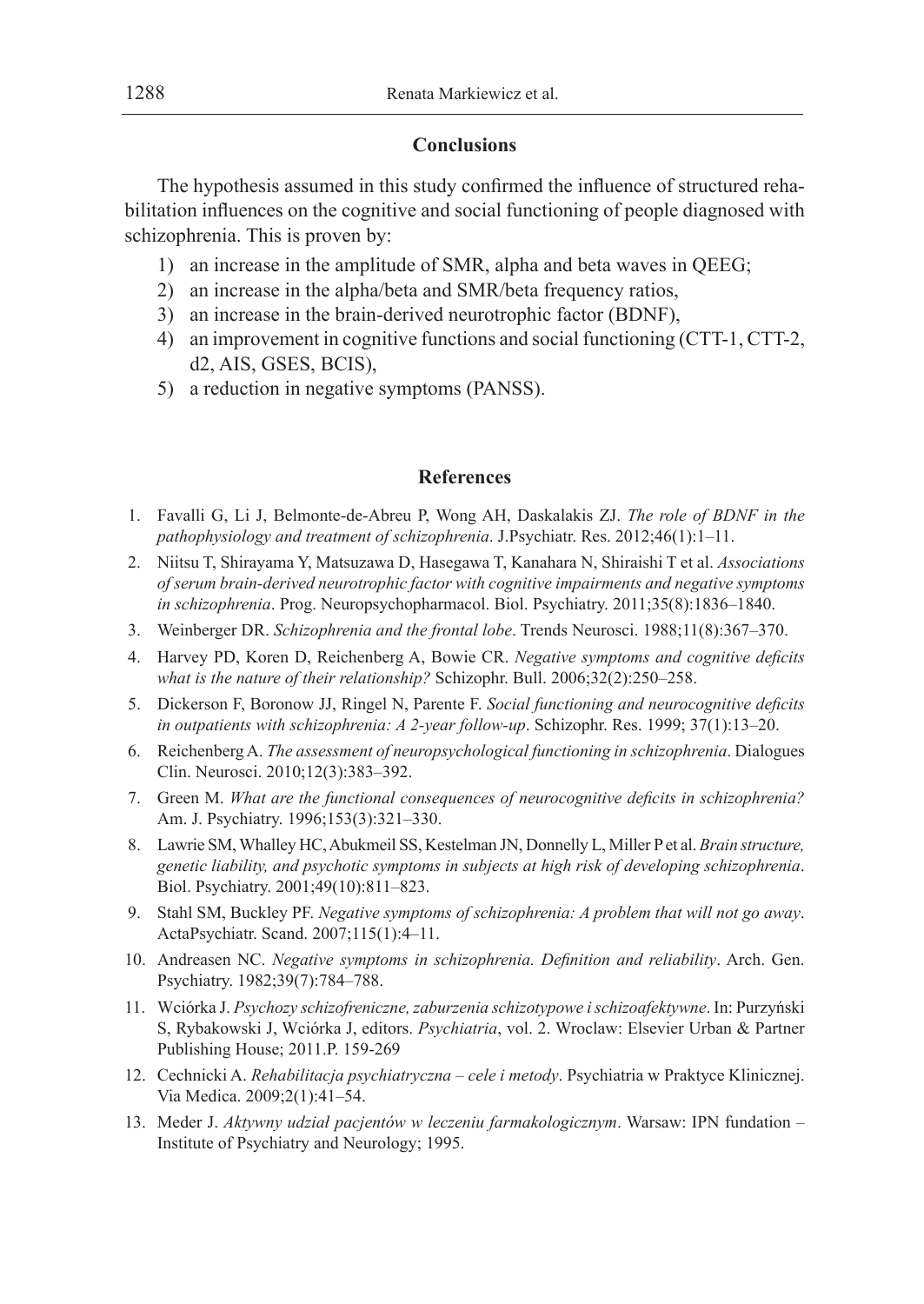- 14. Kabanow M, Wołowik G. *Rehabilitacja chorych psychicznie*, Warsaw: State Publishing House for Medicine; 1974.
- 15. Cichocki Ł. *Psychiatria środowiskowa, czyli jak przywrócić chorego na schizofrenię społeczeństwu*. Świat Med. Farm. 2010;3:60–66.
- 16. D'Elia LF, Satz P, Uchiyama CL, White T. *Kolorowy Test Połączeń*. Warsaw: Psychological Test Laboratory of the Polish Psychiatric Association; 2012.
- 17. Brickenkamp R. *Test d2. Test badania uwagi*. Warsaw: ERDA Publishing House; 2012.
- 18. Kay SR, Fiszbein A, Opler LA. *The Positive and Negative Syndrome Scale (PANSS) for schizophrenia*. Schizophr. Bull. 1987;13(2):261–276.
- 19. Khao YC, Liu YP. *The Beck Cognitive Insight Scale (BCIS): Translation and validation of the Taiwanese version*. BMC Psychiatry. 2010;10:27.
- 20. Juczyński Z. *Narzędzia pomiaru w promocji i psychologii zdrowia*. Warszawa: Psychological Test Laboratory of the Polish Psychiatric Association; 2012.
- 21. Thompson M, Thompson L. *Neurofeedback*. Wroclaw: Biomed Neurotechnologie Publishing House; 2003.
- 22. Markiewicz R, Kozioł M, Olajossy M, Masiak J. *Can the neurotrophic factor BDNF be an indicator of effective rehabilitation influences in schizophrenia?* Psychiatr. Pol.2018; 52(5):819–834.
- 23. Węgrzyn J, Wciórka J. *Składowa P50 słuchowych potencjałów wywołanych u chorych na schizofrenię i ich krewnych pierwszego stopnia*. Psychiatr. Pol. 2004;28(3):395–408.
- 24. Bark N, Revheim N, Huq F, Khalderov V, Ganz ZW, Medalia A. *The impact of cognitive remediation on psychiatric symptoms of schizophrenia*. Schizophr. Res. 2003; 63(3):229–235.
- 25. Kim HJ, Song BK, So B, Lee O, Song W, Kim Y. *Increase of circulating BDNF levels and its relation to improvement of physical fitness following 12 weeks of combined exercise in chronic patients with schizophrenia: A pilot study*. Psychiatry Res. 2014; 220(3): 792–796.
- 26. Mattson MP, Maudsley S, Martin B.*BDNF and 5-HT: A dynamic duo in age-related neuronal plasticity and neurodegenerative disorders*. Trends Neurosci. 2004; 27(10): 589–594.
- 27. Mennerick S, Zorumski CF. *Neural activity and survival in the developing nervous system*. Mol. Neurobiol. 2000; 22(1–3): 41–54.
- 28. Mabuchi T, Kitagawa K, Kuwabara K, Takasawa K, Ohtsuki T, Xia Z et al. *Phosphorylation of cAMP response element-binding protein in hippocampal neurons as a protective response after exposure to glutamate in vitro and ischemia in vivo*. J.Neurosci. 2001; 21(23): 9204–9213.
- 29. Powers SK, Jackson MJ. *Exercise-induced oxidative stress: cellular mechanisms and impact on muscle force production*. Physiol. Rev. 2008; 88(4): 1243–1276.
- 30. Schaub D, Brüne M, Bierhoff HW, Juckel G. *Comparison of the self-and clinician's of Personal and Social Performance in patients with schizophrenia: The role of insight*. Psychopathology. 20012; 45(2):109–116.
- 31. Crumlish N, Whitty P, Kamali M, Clarke M, Browne S, McTigue O et al. *Early insight predicts depression and attempted suicide after 4 years in first-episode schizophrenia and schizophreniform disorder*. Acta Psychiatr. Scand. 2005;112(6):449–455.
- 32. Gruzelier J. *A theory of alpha/theta neurofeedback, creative performance enhancement, long distance functional connectivity and psychological integration*. Cogn. Process. 2009;10 (Suppl 1):S101–109.
- 33. Gruzelier JH, Hirst L, Holmes P, Leach J. *Immediate effects of alpha/theta and Sensory-Motor-Rhythm feedback on music performance*. Int. J. Psychophysiol. 2014;93(1):96–104.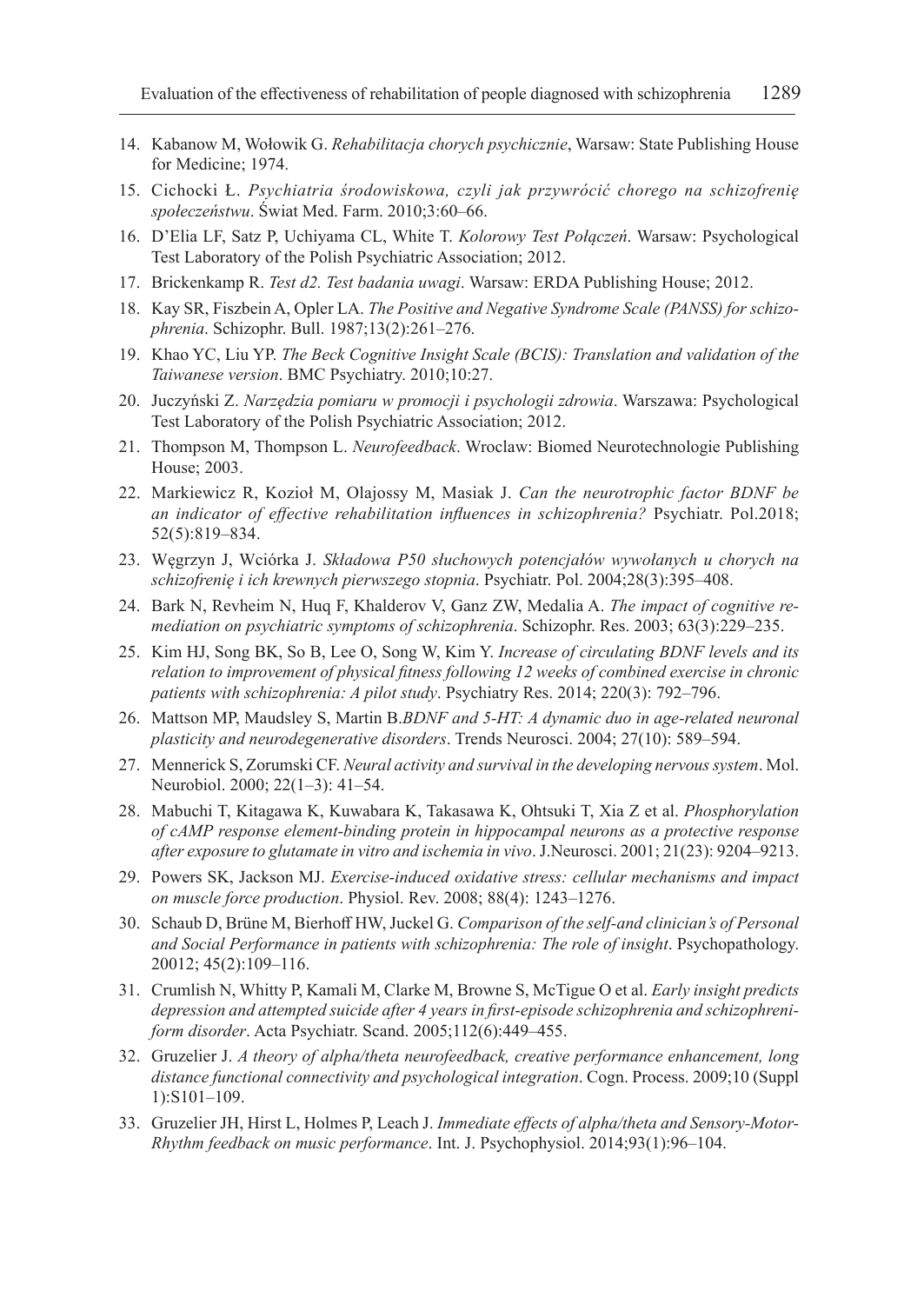- 34. Gruzelier JH. *Differential effect on mood of 12–15 (SMR) and 15–18 (beta1) Hz neurofeedback*. Int.J. Psychophysiol. 2014;93(1):112–115.
- 35. Egner T, Gruzelier JH. *EEG biofeedback of low beta band components: Frequency-specific effects on variables of attention and event-related brain potentials*. Clin. Neurophysiol. 2004;115(1):131–139.
- 36. Regan D. *Steady-state evoked potentials*. J. Opt. Soc. Am. 1977; 67(11):1475–1489.
- 37. Leszkowicz E. *Znaczenie czynnościowe ośrodkowych rytmów synchronicznych ze szczególnym uwzględnieniem rytmu theta*. Sen. 2007;1(7):25–37.
- 38. Kolb B, TeskeyGC, Gibb R. *Factors influencing cerebral plasticity in the normal and injured brain*. Front. Hum. Neurosci. 2010; 4: 204.
- 39. Sulzer J, Sitaram R, Blefari ML, Kollias S, Birbaumer N, Stephan KE et al. *Neurofeedbackmediated self-regulation of the dopaminergic midbrain*. Neuroimage.2013; 83: 817–825.
- 40. Wojcik G, Masiak J, Kawiak A, Kwasniewicz Ł, Schneider P, Polak N et al. *Mapping the human brain in frequency band analysis of brain cortex electroencephalographic activity for selected psychiatric disorders*. Front. Neuroinform. 2018; 12: 73.
- 41. Markiewicz R. *The use of EEG Biofeedback/Neurofeedback in psychiatric rehabilitation*. Psychiatr. Pol. 2017; 51(6):1095–1106.
- 42. Kariofillis D, Sartory G, Kärgel Ch, Müller BW. *The effect of cognitive training on evoked potentials in schizophrenia*. Schizophr. Res. Cogn. 2014;1(4):180–186.
- 43. Popov T, Jordanov T, Rockstroh B, Elbert T, Merzenich M, Miller G. *Specific cognitive training normalizes auditory sensory gating in schizophrenia: A randomized trial*. Biol. Psychiatry. 2011;69(5):465–471.
- 44. Rass O, Forsyth JK, Bolbecker AR, Hetrick WP, Breier A, Lysaker PH et al. *Computer-assisted cognitive remediation for schizophrenia: A randomized single-blind pilot study*. Schizophr. Res. 2012;139(1–3):92–98.
- 45. Larsson E, Nanobashvili A, Kokaia Z, Lindvall O. *Evidence for neuroprotective effect of endogenous brain-derived neurotrophic factor after global forebrain ischemia in rats*. J. Cereb. Blood FlowMetab. 1999; 19(11): 1220–1228.
- 46. Ziemba A. *Rola aktywności ruchowej w zapobieganiu zaburzeniom poznawczym.* Aktualn. Neurol. 2014; 14(3): 175–180.
- 47. Heaton RK, Gladsjo JA, Palmer BW, Kuck J, Marcotte TD, Jeste DV. *Stability and course of neuropsychological deficits in schizophrenia*. Arch. Gen. Psychiatry. 2001;58(1):24–32.
- 48. Citrome L, Bilder RM, Volavka J*. Managing treatment resistant schizophrenia: Evidence from randomized clinical trials*. J. Psychiatr. Pract. 2002;8(4):205–215.
- 49. Weiss KA, Smith TE, HullJW, Piper AC, Huppert JD. *Predictors of risk of nonadherence in outpatients with schizophrenia and after psychotic*.Schizophr.Bull. 2002; 28(2):341–349.
- 50. Weiner D, Meltzer HY, Veinbergs I, Donohue EM, Spalding TA, Smith TT et al. *The role of M1 muscarinic receptor agonism of N-desmethylclozapine in the unique clinical effects of clozapine*. Psychopharmacology (Berl.). 2004;177(1–2):207–216.
- 51. Keefe RS. *Cognitive deficits in patients with schizophrenia: Effects and treatment*. J.Clin. Psychiatry. 2007; 68(Suppl14):8–13.
- 52. Acheson DT, Twamley EW, Young JW. *Reward learning as a potential target for pharmacological augmentation of cognitive remediation for schizophrenia: A roadmap for preclinical development*. Front. Neurosci. 2013;7:103.Doi:10.3389/fnins.2013.00103.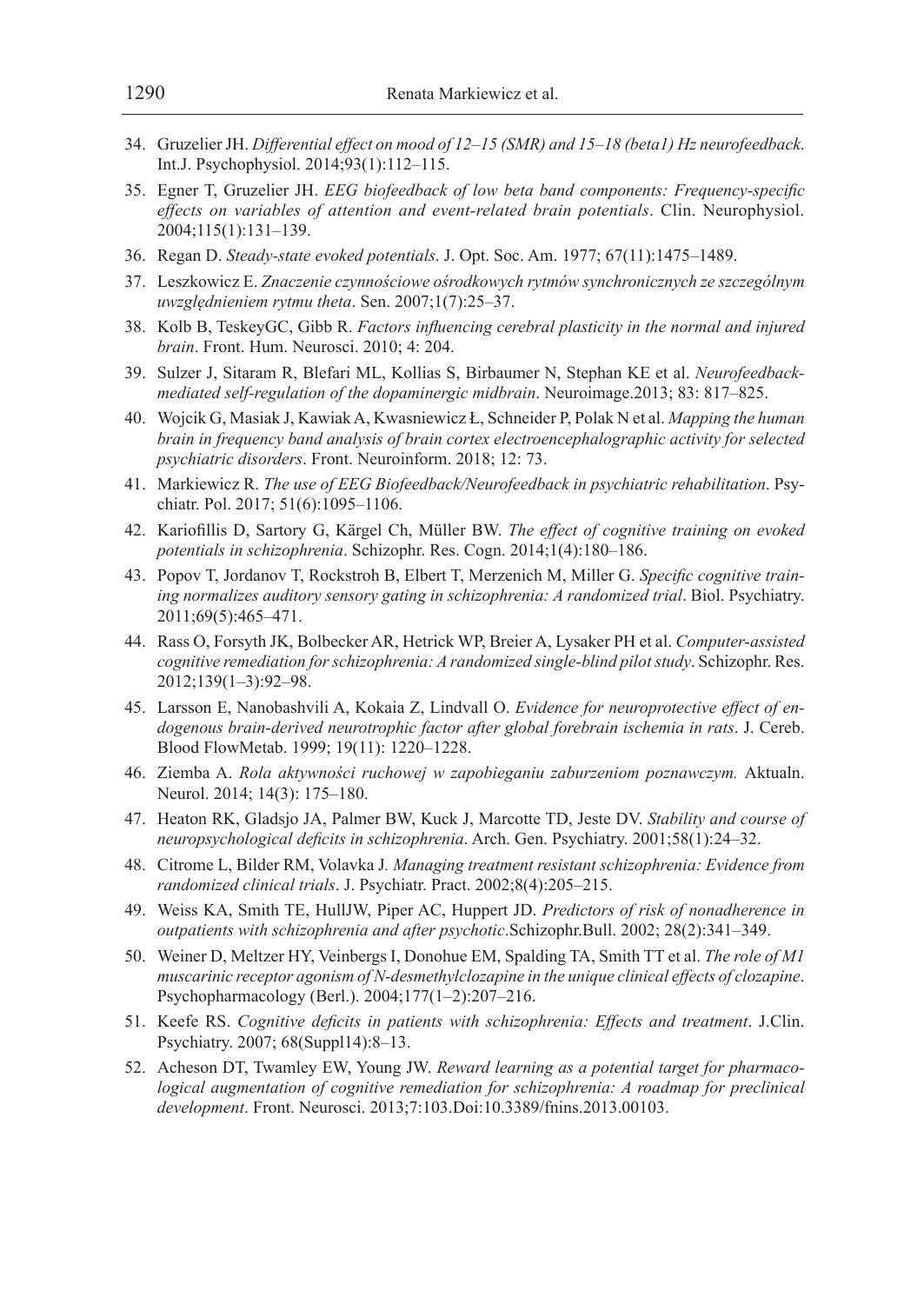- 53. SheltonRC, Karson CN, Doran AR, Pickar D, Bigelow LB, Weinberger DR. *Cerebral structural pathology in schizophrenia: Evidence for a selective prefrontal cortical defect*. Am. J. Psychiatry. 1988; 145(2):154–163.
- 54. Wright IC, Rabe-Hesketh S, Woodruff PW, David AS, Murray RM, Bullmore ET. *Meta-analysis of regional brain volumes in schizophrenia*. Am. J. Psychiatry. 2000; 157(1):16–25.
- 55. Shepherd AM, Laurens KR, Matheson SL, Carr VJ, GreenMJ. *Systematic meta-review and quality assessment of the structural brain alterations in schizophrenia*. Neurosci. Biobehav. Rev.2012; 36(4):1342–1356.
- 56. Tost H, Ende G, Ruf M, Henn FA, Meyer-Lindenberg A. *Functional imaging research in schizophrenia*. Int. Rev. Neurobiol. 2005; 67:95–118.
- 57. Jardri R, Pouchet A, Pins D, Thomas P. *Cortical Activations during auditory verbal hallucinationsin schizophrenia: A coordinate based meta-analysis*. Am. J. Psychiatry. 2011;168(1):73–81.
- 58. Adler LE, Pachtman E, Franks RD, Pecevich M, Waldo MC, Freedman R. *Neurophysiological evidence for a defect in neuronal mechanisms involved in sensory gating in schizophrenia*. Biol. Psychiatry. 1982; 17(6):639–654.
- 59. Umbricht D, Koller R, Schmid L, Skrabo A, Grübel C, Huber T et al. *How specific are deficits in mismatch negativity generation to schizophrenia?* Biol. Psychiatry. 2003; 53(12):1120–1131.
- 60. Kwon JS, O'Donnell BF, Wallenstein GV, Greene RW, Hirayasu Y, Nestor PG et al. *Gamma frequency-range abnormalities to auditory stimulation in schizophrenia*. Arch.Gen. Psychiatry. 1999; 56(11):1001–1005.
- 61. Flatow J, Buckley P, Miller BJ. *Meta-analysis of oxidative stress in schizophrenia*. Biol. Psychiatry. 2013; 74(6):400–409.
- 62. Yeragani VK. *The incidence of abnormal dexamethasone suppression in schizophrenia: A review and a meta-analytic comparison with the incidence in normal controls*. Can. J. Psychiatry. 1990; 35(2):128–132.
- 63. Phillips LJ, McGorry PD, Garner B, Thompson KN, Pantelis C, Wood SJ et al. *Stress, the hippocampus and the hypothalamic-pituitary-adrenal axis: Implications for the development of psychotic disorders*. Aust. NZJ. Psychiatry. 2006; 40(9):725–741.
- 64. Miller BJ, Buckley P, Seabolt W, Mellor A, Kirkpatrick B. *Meta-analysis of cytokine alterations in schizophrenia: Clinical status and antipsychotic effects*. Biol. Psychiatry. 2001; 70(7):663–671.
- 65. Piper M, Beneyto M, Burne TH, Eyles DW, Lewis DA, McGrath JJ. *The neurodevelopmental hypothesis of schizophrenia convergent clues from epidemiology and neuropathology*. Psychiatr. Clin. North. Am. 2012; 35(3):571–584.
- 66. Brugger S, Davis JM, Leucht S, Stone JM. *Proton magnetic resonance spectroscopy and illness stage in schizophrenia – A systematic review and meta-analysis*. Biol. Psychiatry. 2011; 69(5):495–503.
- 67. Smesny S, Rosburg T, Nenadic I, Fenk KP, KunstmannS, Rzanny R et al. *Metabolic mapping using 2D31P-MRspectroscopy reveals frontal and thalamic metabolic abnormalities in schizophrenia*. Neuroimage. 2007; 35(2):729–737.
- 68. Howers OD, Kambeitz J, Kim E, Stahl D, Slifstein M, Abi-Dargham A et al. *The nature of dopamine dysfunction in schizophrenia and what this means for treatment*. Arch. Gen. Psychiarty. 2012; 69(8):776–786.
- 69. Pascual-Leone A, Amedi A, Fregni F, Merabet LB. *The plastic human brain cortex*. Ann. Rev. Neurosci. 2005;28:377–401.
- 70. Nelson SB, Turrigiano GG. *Strength through diversity*. Neuron. 2008;60(3):477–482.